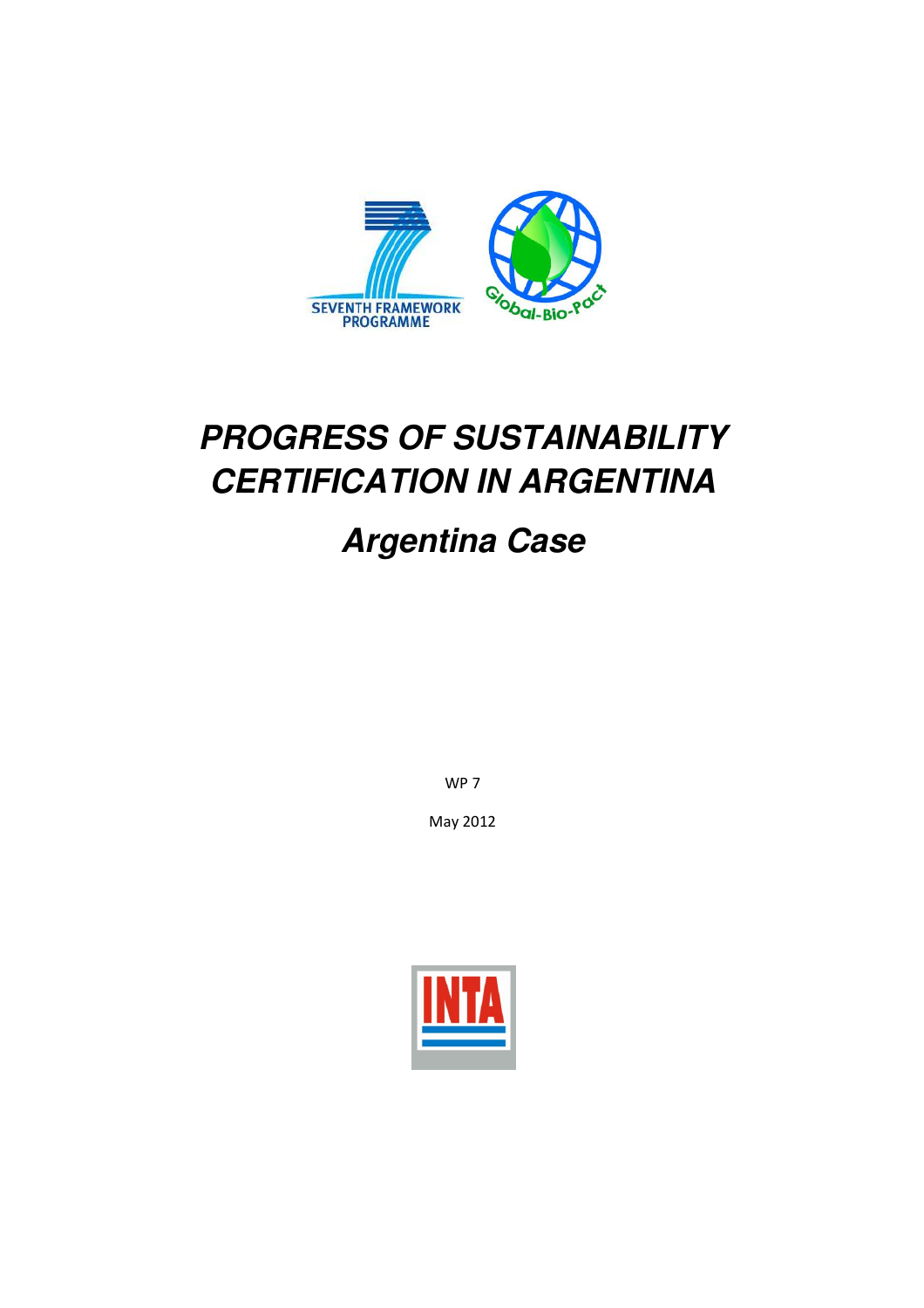**Authors: Lucia Muñoz Atlas consulting Jorge A Hilbert INTA**<br>**Contact: Mational Institute of A National Institute of Agricultural technology +5519 35183193 +5519 35183185** 

**The Global-Bio-Pact project (Global Assessment of Biomass and Bio product Impacts on Socioeconomics and Sustainability) is supported by the European Commission in the 7th Framework Programme for Research and Technological Development (2007-2013). The sole responsibility for the content of this report lies with the authors. It does not represent the opinion of the Community. The European Commission is not responsible for any use that may be made of the information contained therein. The Global-Bio-Pact project duration is February 2010 to January 2013 (Contract Number: 245085).** 

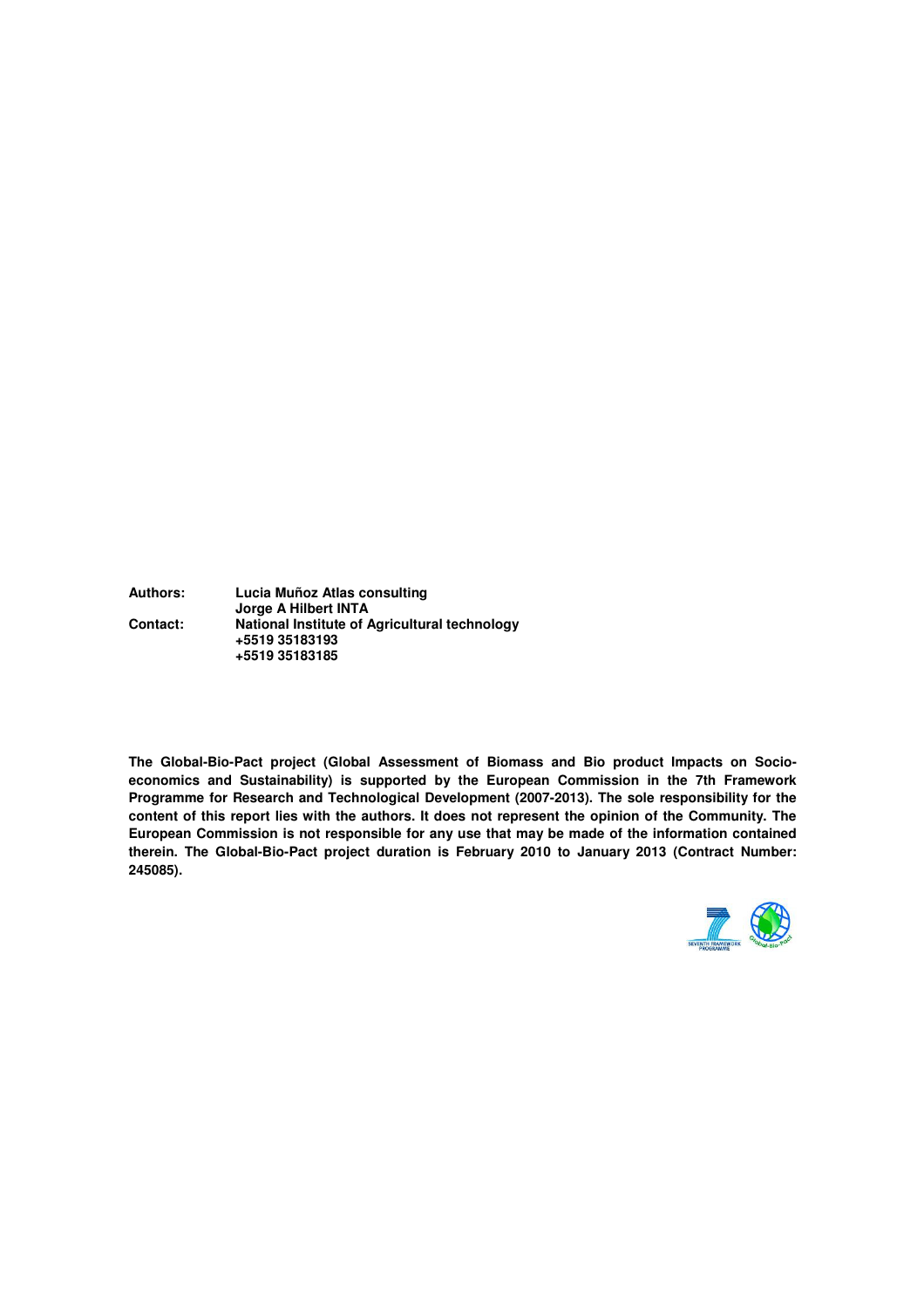## **Introduction**

The Global Bio Pact Project was created to further the development and harmonization of global sustainability certification systems for biomass production and conversion systems. Emphasis is made on a detailed assessment of the socio-economic impacts of raw material production as well as the impact of biomass production on food security and the interrelationship of global sustainability certification systems with the international trade of biomass and bioproducts.

It is within the framework of the Global Bio Pact Project that this report is prepared. The objective of the following report is to study and analyze the progress of sustainability certification of biofuels in Argentina.

As it will be explained, the publication of the European Renewable Energy Directive (EU RED 2009/28/EC), and its imminent implementation by European Union members has greatly influenced the increase in sustainability certification in the country.

The EU RED set forth minimum requirements to consider biomass and biofuels as sustainable. Later on, those requirements were adopted, and in some cases, complemented by different independent verification systems. Once those schemes were officially recognized by the European Commission, there was no doubt that companies had to certify the sustainability of their production if they wanted to keep the European Union as a market.

This study aims to analyze what happened during 2011 and 2012 so far with respect to sustainability certification in Argentina.

## **Overview of Argentina's Biodiesel Industry**

The country's biodiesel industry has developed for five years now. The first commercial biodiesel plants were officially inaugurated in 2007. Now, there are 28 operating plants with an installed capacity of nearly 3 million metric tons per year. Further, according to the Argentine Chamber of Biofuels (CARBIO, as it is known in Spanish), production is expected to increase up to almost 4 million metric tons per year by 2013.

Multinational companies like Bunge, Cargill, Louis Dreyfus and Glencore have all invested in biodiesel plants, joined by a number of local companies like Aceitera General Deheza (AGD), Molinos Rio de la Plata and Vicentin. All of these companies, either jointly or independently have integrated their biodiesel production with already existing soybean crushing mills. They took advantage of an efficient industrial complex, with big production plants, access to water transport and a soybean production of nearly 50 million tones which provided more than sufficient raw material.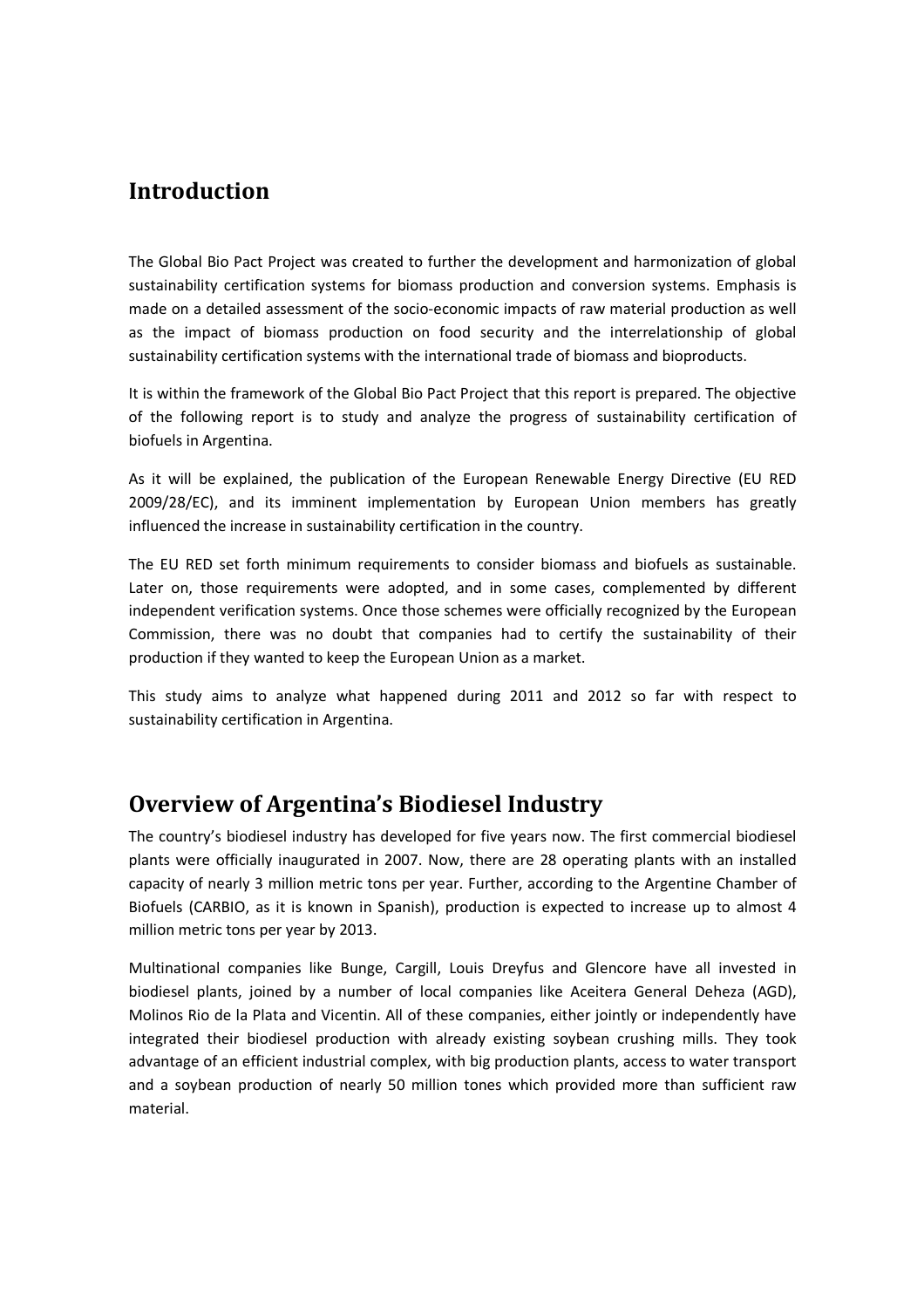There are other relevant players in the market. Companies that considered Argentina's stand as world's first soy oil exporter and decided to buy their raw material directly from the market. These independent projects are headed by Explora, Patagonia Bioenergia, Unitec Bio and Viluco. They are all stand-alone biodiesel plants.

There are a number of smaller biodiesel projects, with plants ranging from 10.000 to 30.000 tons per year, but since all of them are focused on supplying the domestic market, they are not relevant to this study. Since for the time being, sustainability certification requirements are only relevant for the European market, this study will make emphasis on aforementioned companies dedicated to the export market.

Carbio informs that during 2011, the country exported 1.69 million tons of biodiesel, up from 1.36 million tons in 2010. A 99.58% of those exports belong to Carbio Member Companies and, with the exception of a small amount destined for Peru, the European Union was the main destination. Chart 1 below further describes the industry's rapid growth since 2007.



## **Sustainability Certification Schemes**

The European Commission officially recognized seven sustainability certification schemes last July 19, 2011. Those schemes were considered to comply in full, or at least partially, with requirements set forth in the EU RED.

However, not all approved schemes are suitable for the Argentine market. For instance, Bonsucro and Greenergy Brazilian Bioethanol can be ruled out for being specific for sugarcane ethanol (the latter is even specific for suppliers of Greenergy). Further, Abengoa RBSA was also developed by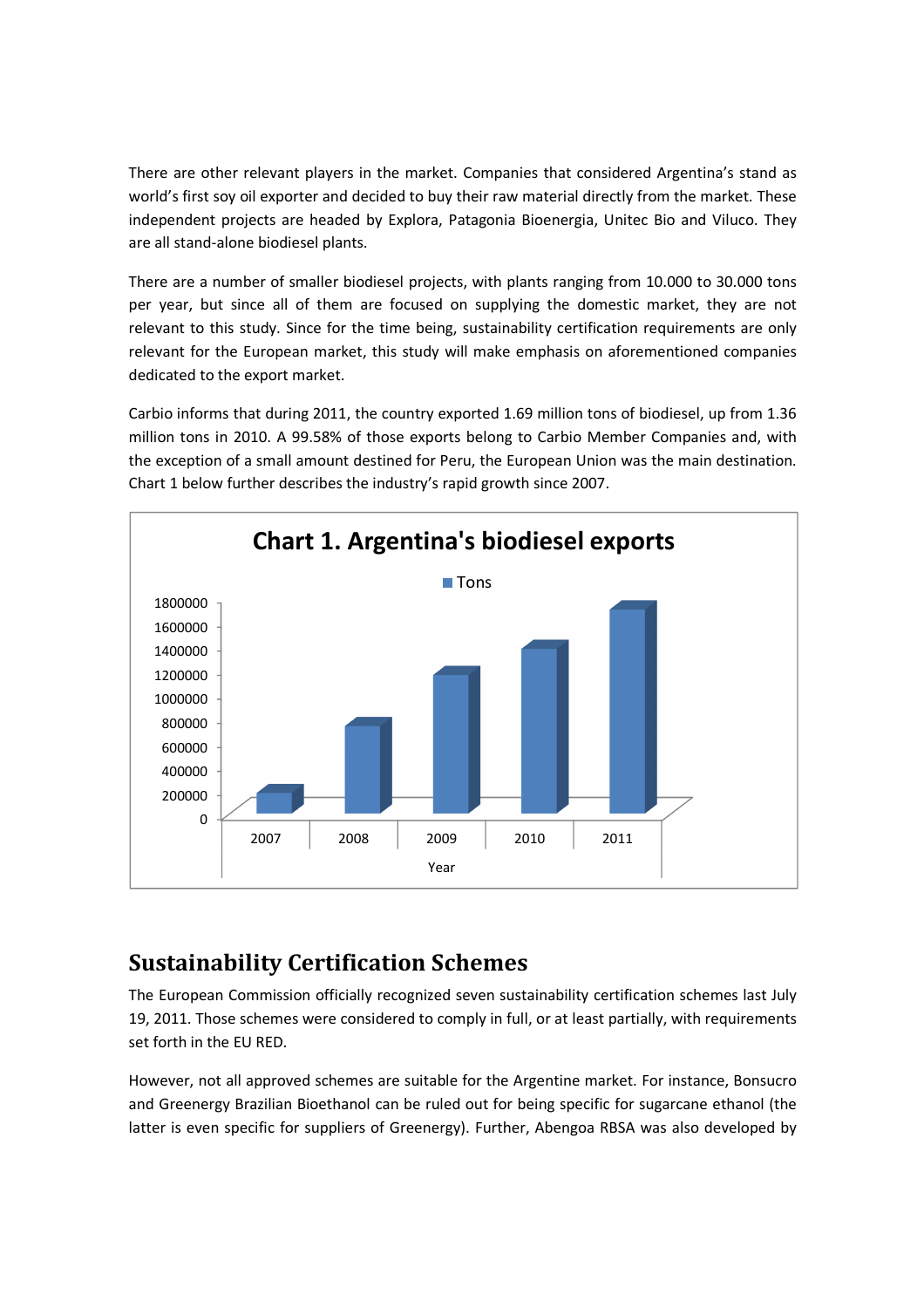the Spanish company to assist its suppliers willing to comply with European sustainability requirements, so it can also be left out of this study.

That leaves us with only four suitable sustainability certification schemes: RSB (Roundtable for Sustainable Biofuels), RTRS (Roundtable for Responsible Soybean), 2BSvs (Biomass Biofuels Voluntary Scheme) and ISCC (International Sustainability and Carbon Certification).

From an initial analysis, it can be stated that despite big or small differences in criteria, most of these verification systems have been adopted by the Argentine market. As it will be described later on, Argentine producers, be it farmers, oil mills or biodiesel plants; have advanced on obtaining a certificate for either one of the currently recognized schemes. In some cases they even certified more than one scheme at a time. However, this was not the case for RSB.

Even though an initial pilot audit was performed with a big farmer, no official certificates were issued, nor were results published under the RSB verification system. Therefore, this scheme will also be left out of this study as it has yet to have a tangible influence in Argentina's market.

So, going back to the three remaining certification schemes, the following Table 1 helps to understand the different characteristics of each system.

|                          | <b>RTRS</b>            | <b>ISCC</b>            | 2BSvs                  |
|--------------------------|------------------------|------------------------|------------------------|
| <b>Products</b>          | Soybean                | Biomass + Biofuels in  | Biomass + Biofuels in  |
|                          |                        | general                | general                |
| <b>Geographic focus</b>  | Global                 | Global                 | Global                 |
| Validity of              | 5 years                | 1 year                 | 5 years                |
| <b>Certificate</b>       |                        |                        |                        |
| <b>Annual audits</b>     | Yes                    | Yes                    | Yes                    |
| <b>Field audits</b>      | <b>Yes</b>             | Yes                    | No (compliance through |
|                          |                        |                        | documents and images)  |
| <b>Legal Obligations</b> | Application of current | Application of current | Not required           |
|                          | legislation            | legislation            |                        |
|                          | Documented Land Use    | Documented Land Use    |                        |
|                          | Continuous             | Continuous             |                        |
|                          | improvements           | improvements           |                        |
|                          |                        |                        |                        |

**Table 1. Comparison of sustainability requirements between the schemes.**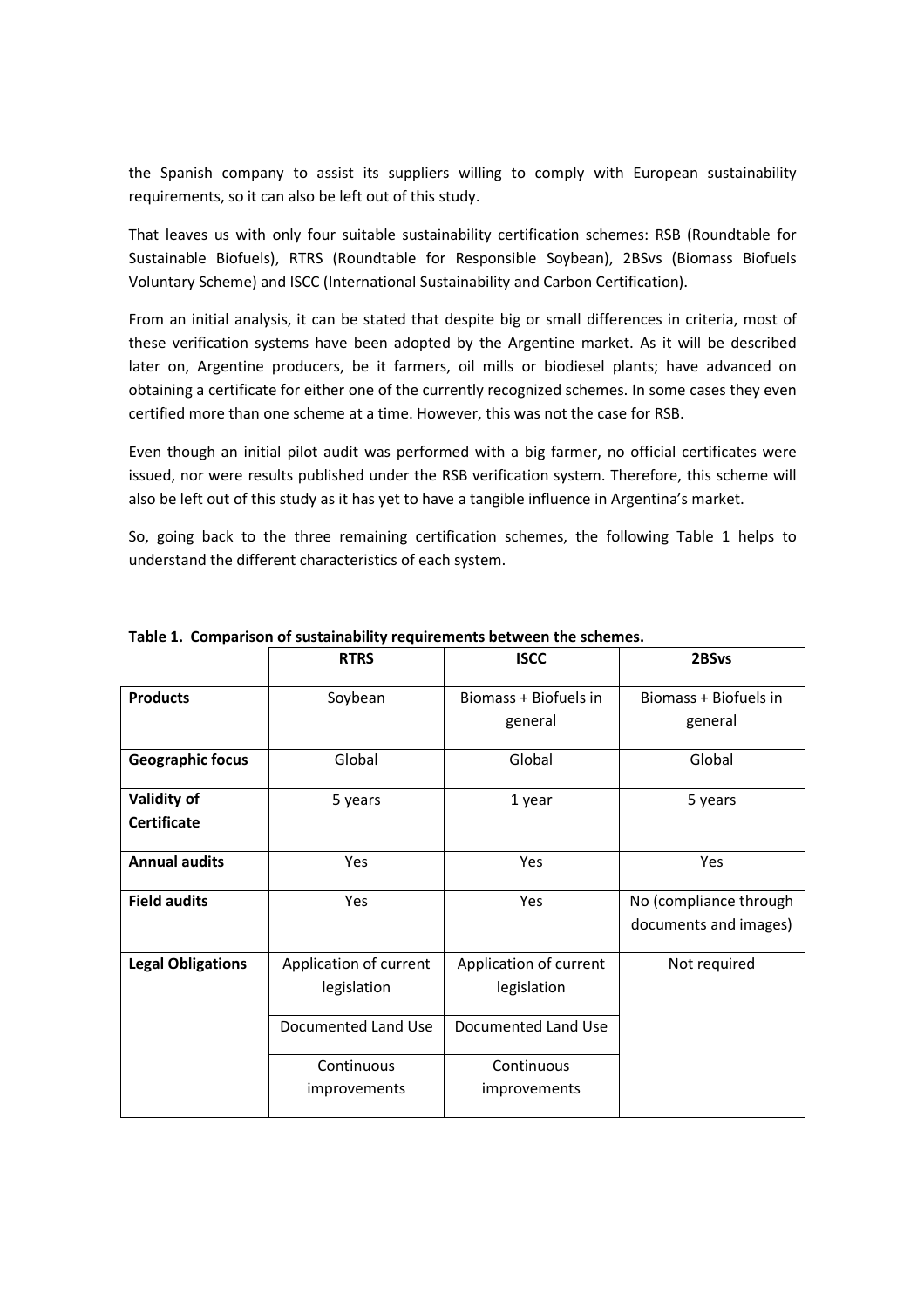| Labor                                   | Decent, healthy and                                                                            | Decent, healthy and                                                                            | Not required (Principle 8                                                                                                           |
|-----------------------------------------|------------------------------------------------------------------------------------------------|------------------------------------------------------------------------------------------------|-------------------------------------------------------------------------------------------------------------------------------------|
| <b>Requirements</b>                     | safe labor conditions                                                                          | safe labor conditions                                                                          | is only a<br>recommendation)                                                                                                        |
|                                         | Application of current<br>labor legislation<br>(wages and labor<br>rights)                     | Application of current<br>labor legislation<br>(wages and labor<br>rights)                     |                                                                                                                                     |
|                                         | No forced child labor<br>nor slavery                                                           | No forced child labor<br>nor slavery                                                           |                                                                                                                                     |
|                                         | Information and work<br>training                                                               | Information and work<br>training                                                               |                                                                                                                                     |
| Social/Community<br><b>Requirements</b> | Respect and dialogue<br>with traditional/local<br>communities                                  | Respect and dialogue<br>with traditional/local<br>communities                                  | Not required (Principle 8<br>is only a<br>recommendation)                                                                           |
|                                         | Application of claims<br>and complaints<br>procedure                                           | Application of claims<br>and complaints<br>procedure                                           |                                                                                                                                     |
|                                         | Resolution of land use<br>conflict at time of audit                                            | Resolution of land use<br>conflict at time of audit                                            |                                                                                                                                     |
|                                         | <b>Employment and hiring</b><br>benefits for local<br>community                                | Not required                                                                                   |                                                                                                                                     |
| Environmental<br><b>Requirements</b>    | Minimization of<br>negative<br>environmental effects<br>(infrastructure,<br>emmissions, waste) | Minimization of<br>negative<br>environmental effects<br>(infrastructure,<br>emmissions, waste) | Not required. Principle 7<br>is worded as a<br>recommendation and is<br>indicative only                                             |
|                                         | <b>GHG</b> emmission<br>reduction                                                              | <b>GHG</b> emmission<br>reduction                                                              | <b>GHG</b> emmission<br>reduction (doesn't<br>recognize a ghg<br>calculation<br>methodology) allows use<br>of Grandfathering clause |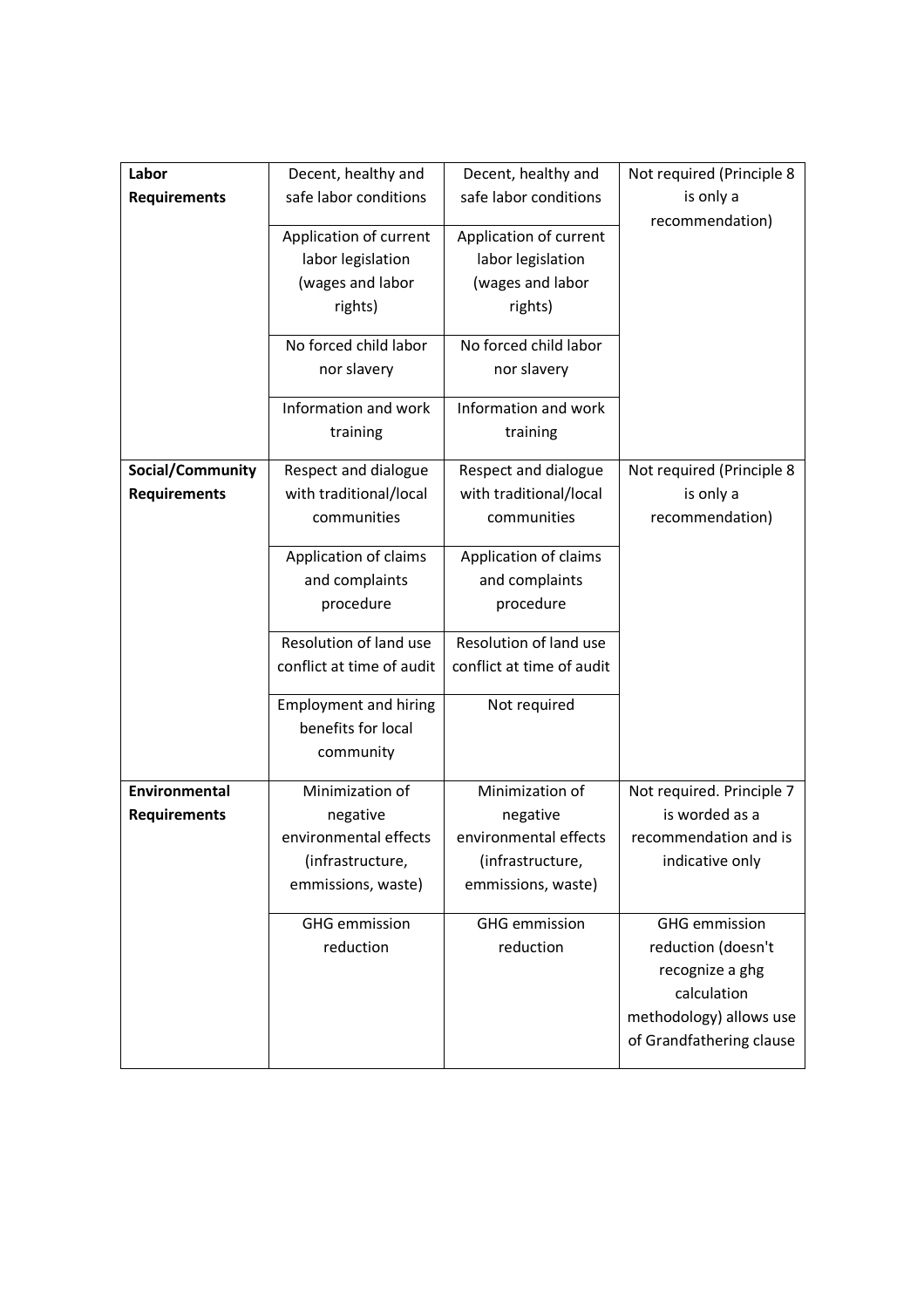|                            | Production should not     | Production should not     | Production should not      |
|----------------------------|---------------------------|---------------------------|----------------------------|
|                            | come from high            | come from high            | come from high             |
|                            | biodiversity areas        | biodiversity areas        | biodiversity areas and/or  |
|                            | and/or high carbon        | and/or high carbon        | high carbon stock areas,   |
|                            | stock areas, but there    | stock areas, but there    | but there are different    |
|                            | are different criteria to | are different criteria to | criteria to identify those |
|                            | identify those areas      | identify those areas      | areas                      |
|                            | <b>GAP with different</b> | <b>GAP with different</b> | Not required               |
|                            | depth levels              | depth levels              |                            |
| <b>Approved by EU</b>      | Yes                       | Yes                       | Yes                        |
| Chain of custody           | Preserved Identity,       | Preserved Identity,       | Mass Balance               |
|                            | segregation or mass       | segregation or mass       |                            |
|                            | balance                   | balance                   |                            |
|                            |                           |                           |                            |
| <b>Mass balance</b>        | EU RED (3 months)         | 3 months                  | 1 month, no deficits       |
| period                     |                           |                           | allowed                    |
| <b>Certificates issued</b> | 16 Globally and for all   | 1138 (Globally)           | 471 (Globally)             |
|                            | modules                   |                           |                            |
| Fees/Costs                 | Audit $cost + 0.3$        | Audit cost + Euro         | Audit cost + FGP Euro      |
|                            | Euro/Tons of soybeans     | 0.02/tons or Euro         | 500/year or Conversion     |
|                            |                           | 0.03/tons per (liquid     | unit: Euro 500 to 4.000    |
|                            |                           | biomass or biodiesel)     | according to volume or     |
|                            |                           | sold + Registration cost  | Traders / Export Euro      |
|                            |                           | + cert cost               | 3.000                      |
| <b>Certification</b>       | 6                         | 16                        | $\overline{7}$             |
| bodies                     |                           |                           |                            |
|                            |                           |                           |                            |

The information referenced to above has been taken out from the schemes' technical documents and websites.

Before going into detail of what companies have certified which scheme, it should be noted that information is only available in terms of certificates issued. This has no exact relation to the volumes of certified product that can be traded. Companies certified different elements of the distribution chain. An oil mill, a biodiesel plant can receive a certificate, but only as long as it receives certified raw material, it can produce and sell certified soy oil or biodiesel.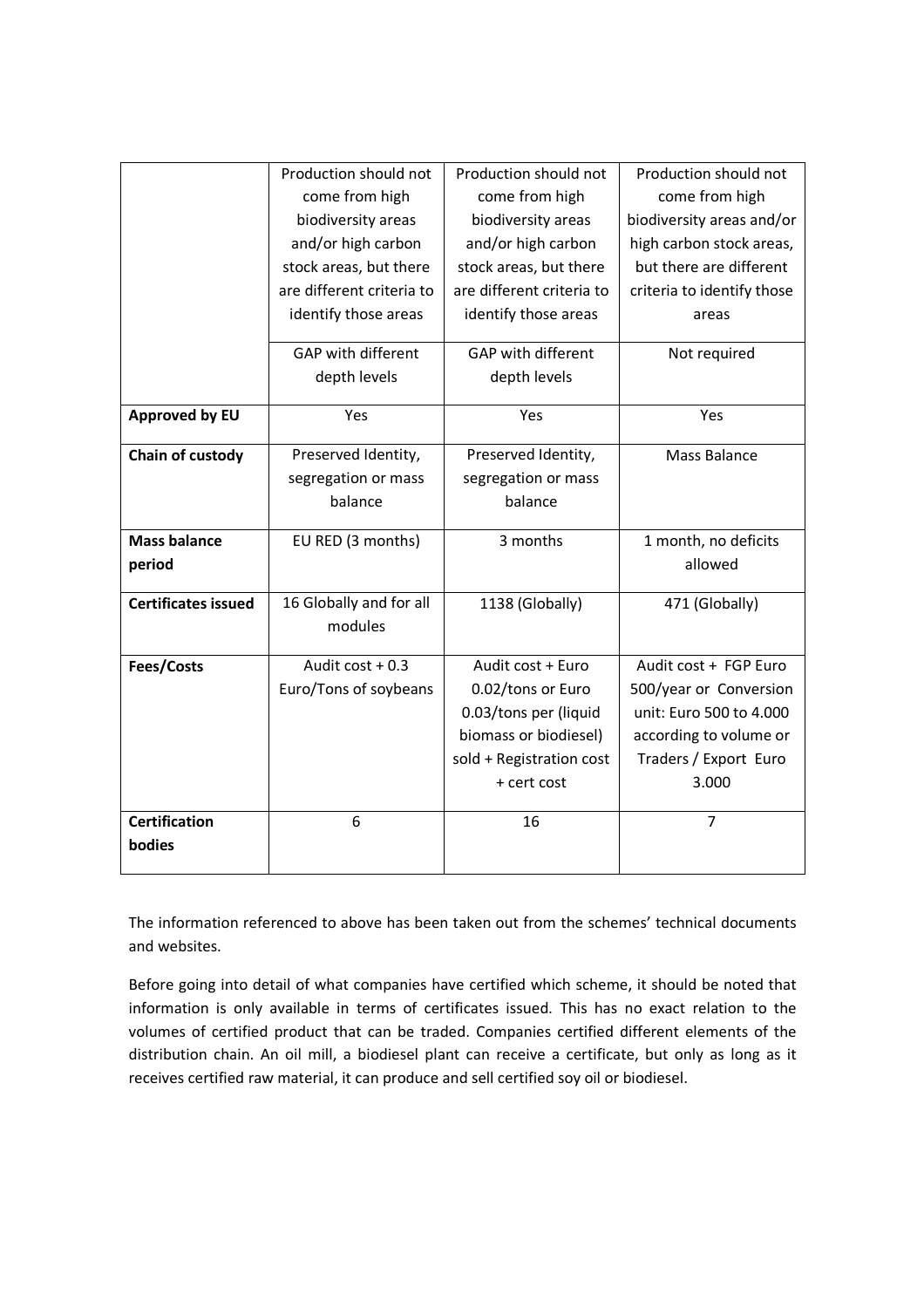Further, there is no way to really know how much certified raw material or even farmers are there. Only in the case of RTRS, which publishes the volumes of certified soybean, a slightest idea can be reached. In the case of ISCC or 2BSvs, farmers are gathered behind a "Central Office" or "First Gathering Plant". This means that the certificate is under the name of the company owning the FGP, the amount of farmers or even their names are not published.

Also, as it will be described later on, a company may choose to certify under more than one scheme, creating the situation of one player being responsible for more than one certificate. Another issue to take into account is that in the case of RTRS and ISCC, if a company has more than one location, each one of them has to be audited and receive a certificate (if they wish to participate, of course). For example, Molinos Río de la Plata has its crushing mill in San Lorenzo and its biodiesel plant in Rosario. Even though they are only 30 km away, each one will receive its own certificate.

Hence, for the purpose of efficiently analyzing progress made by sustainability certification in the country, each scheme under study will be considered with respect to the number of certificates issued, the relevant element of the production chain and the name of the company.

The following paragraphs describe the specific situation of each verification system object of this report.

#### **RTRS**

As of April 2012, RTRS has issued 16 certificates at a global level. Specifically in Argentina, 9 certificates have been issued between 2011 and 2012. The situation of the Roundtable for Responsible Soybean however, should be considered taking into account that the scheme has different verification "Modules". A soybean farmer can certify his production but it might not necessarily be taken into account for the production of biodiesel.

In most cases, agricultural producers have certified their soybean production using the "book & claim" module. This procedure means that the producer will receive "credits" for the volume of certified soy which can later on be traded independently from the beans. This technique has not been approved by the EU RED. This is why the European Commission has only recognized the EU-RED Module.

So far, one of the main drivers behind RTRS success has been soy meal buyers in Europe, especially The Netherlands. They would support the implementation and certification process and later on buy "credits" from them, without any physical transfer of product.

On the other hand, there are companies that certified their chain of custody in accordance with the EU-RED Module in Argentina. Both Molinos Rio de la Plata and AGD have certified all their production facilities (including Terminal 6, a joint venture between AGD and Bunge).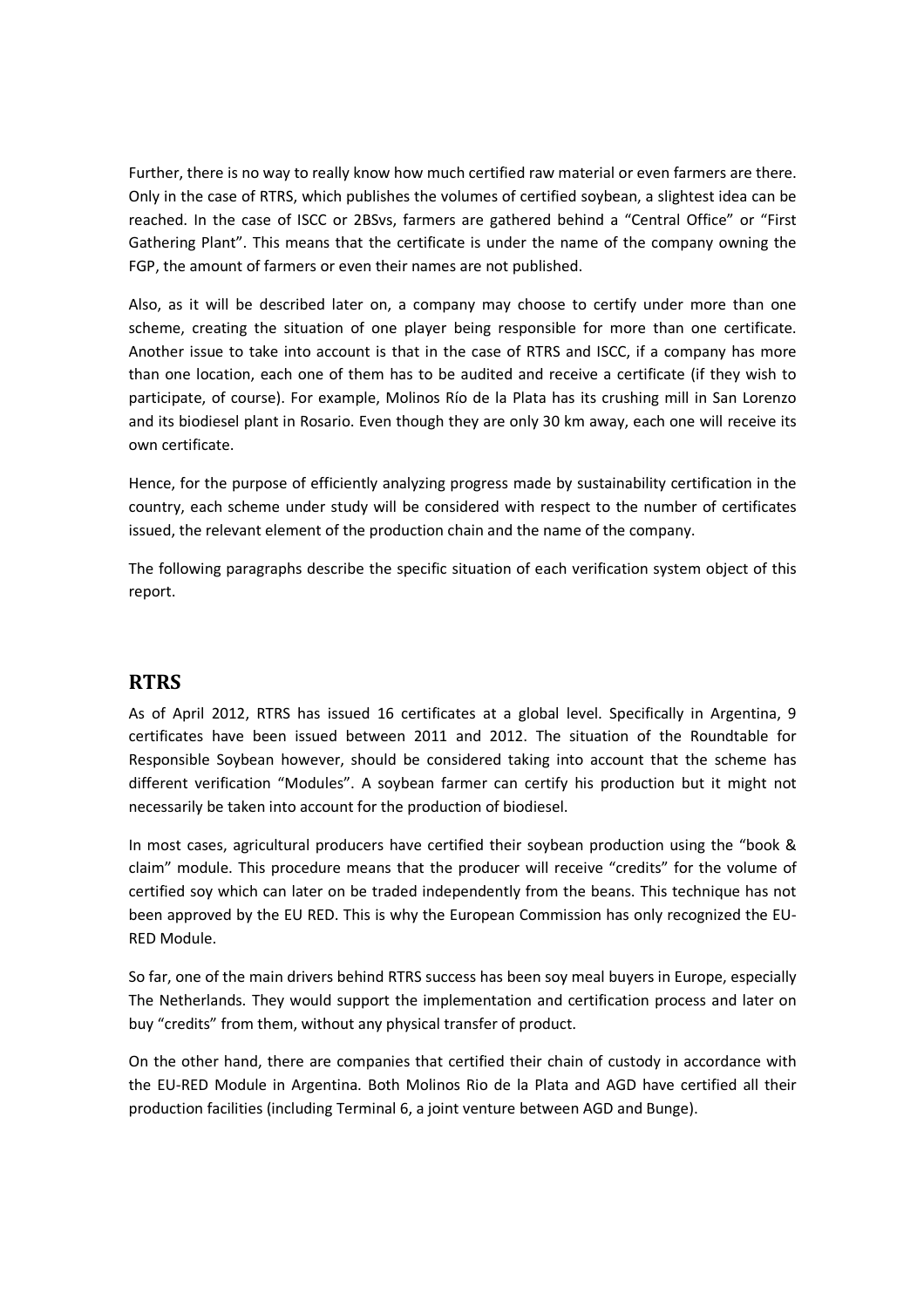Certificates issued for responsible production of soybeans under this scheme belong to:

- AGD S.A. for 14.209,5 hectares and audited by Peterson Control Union Argentina
- Adeco Agropecuaria S.A. for 9.501 hectares and audited by Peterson Control Union Argentina
- Caldenes S.A. for 9.835 hectares and audited by SGS Argentina
- Grupo Lucci (Viluco S.A.) for 13.041 hectares and audited by SGS Argentina
- Los Grobo for 20.893 hectares and audited by Peterson Control Union Argentina

All certificates were issued during the course of 2011. But considering that the RTRS certificate is valid for 5 years and every year there is an annual inspection, it can be expected that these companies continue to maintain the same amount of certified hectares, and even increase their certified production during 2012 and coming years. In a way, this means that less "new" certificates will be published in comparison to other systems for which the certificate is valid for only one year.

On the other hand, it should be taken into account that RTRS has a Progressive Entry procedure that allows farmers to plan implementation of systems requirement throughout the 5 year period that the certificate is valid. This means that the initial audit will be somewhat simpler than the revision audit for year 3 or 5. It is required, however, that farmers comply with 100% of the criteria at the end of the validity period. It is still uncertain what will happen in the next few years when producers have to comply with a larger amount of requirements.

#### **ISCC**

As of April 2012, ISCC issued 1138 certificates at a global level. Specifically, 12 of those belong to companies in Argentina. Although it is expected that at least 7 new certificates will be issued in the next month, as successful audits were performed recently at different conversion units. Moreover, as it was mentioned before, certificates under ISCC are valid for a period of 1 year. Thus, unless there is a big change in trends, this number might duplicate by next year, as all companies will be renewing their certificates.

Companies already certified under ISCC are:

- Molinos Rio de la Plata with two certificates, one for its oil mill in San Lorenzo and another for its biodiesel plant in Rosario audited by TUV Rheinland and ASG, both from Germany
- Los Grobo Agropecuaria S.A. as a farmer audited by Peterson Control Union
- Aceitera General Deheza S.A. as an oil mill audited by Peterson Control Union
- Aceitera Chabas as an oil mill (owned by AGD) audited by Peterson Control Union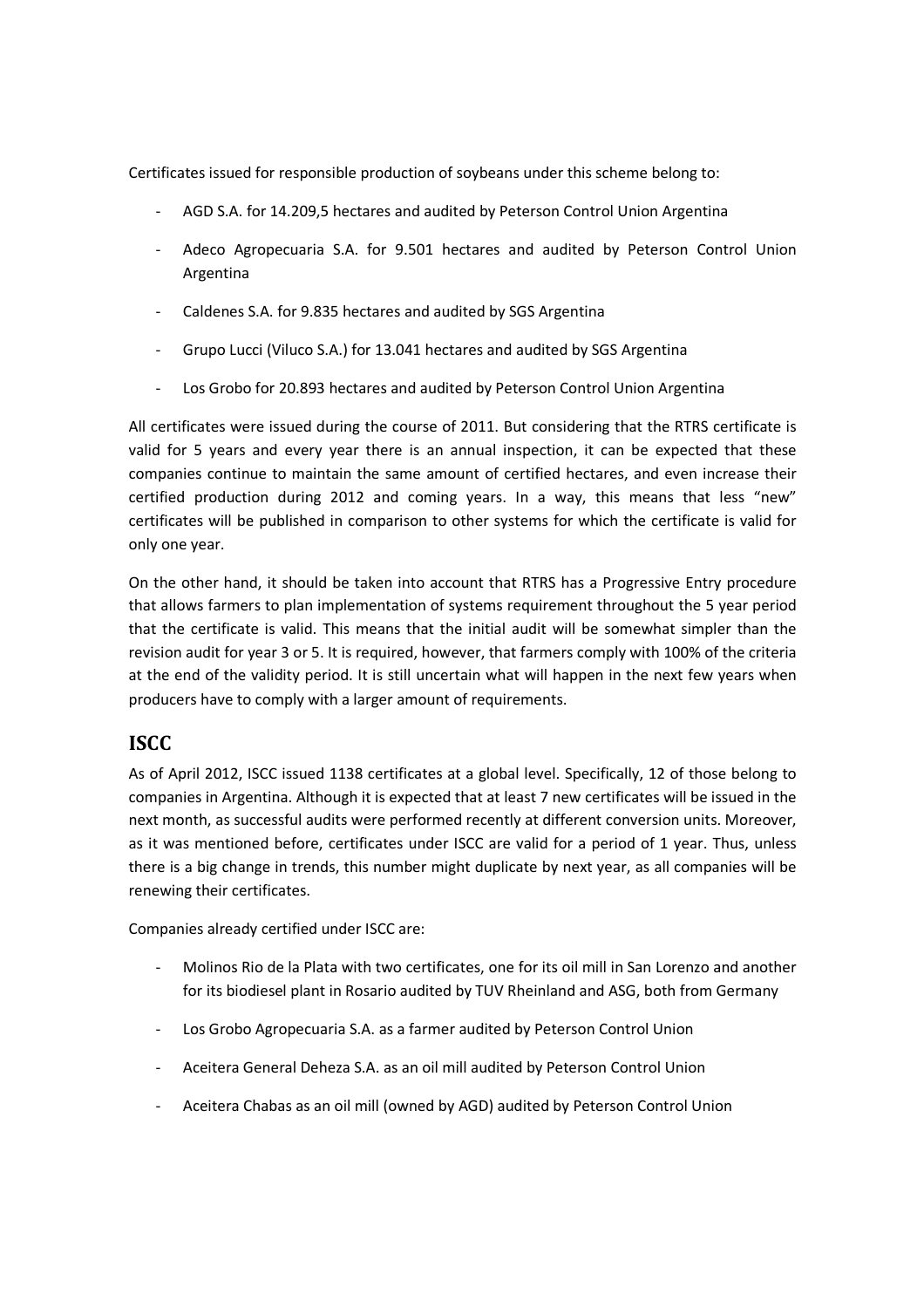- T6 Industrial S.A. as an oil mill and biodiesel plant. Since both conversion units are located on the same site and share the same legal entity, only one certificate was issued (joint venture between AGD and Bunge Argentina) audited by Peterson Control Union
- Oleaginosa Moreno Hermanos S.A. (owned by Glencore) has four certificates, two for its oil mills in Gral. Villegas and Daireaux, one for a gathering plant in Gral. Pico and one as a first gathering plant for its offices in Bahia Blanca audited by Peterson Control Union, with the exception of the FGP, which was audited by SGS Germany
- Vicentin SAIC as a biodiesel plant for its conversion unit in Avellaneda, Province of Santa Fe, audited by Peterson Control Union
- Explora S.A. as a biodiesel plant audited by Peterson Control Union

It should be noted that ISCC has a certain advantage over other certification systems due to the fact that it has been under operation for a longer period (it was officially approved by the German Government in January 2010), it was created to cover all types of biomass and biofuels (expanding its market to PME, SME, RME, sugar cane ethanol, etc.) and, more recently, it officially recognizes certificates from other schemes approved by the European Commission. This means that, for example, an oil mill may receive sustainable soybeans certified under RTRS or 2BSvs.

Further, ISCC provides a comprehensible greenhouse gas emissions calculation methodology and establishes a period of three months for mass balance calculation. During this period, companies may have certain flexibility with their inventories, as long as by the end of the mass balance period, mass balance calculation shows that they have not sold more sustainable product that the amount of sustainable raw material they have received. Both these items contrast with requirements set forth by 2BSvs system. As was described in Table 1, the latter does not allow deficits in the mass balance and does not recognize so far a GHG calculation methodology, therefore companies can only make use of the Grandfathering clause until April, 2013.

Another reason why this scheme might be expected to continue growing in the market is the fact that they have recently launched what they call "ISCC Plus". This new system aims to work as an extension of the ISCC and cover food, feed, chemical and plastics production along the supply chain. So far, the system is under public consultation until end of May 2012, but it is expected to move ahead from then on.

#### **2BSvs**

The French scheme, as it is commonly known due to the fact that it was developed by a French consortium has issued 471 certificates up to date; of which, 7 certificates belong to companies from Argentina.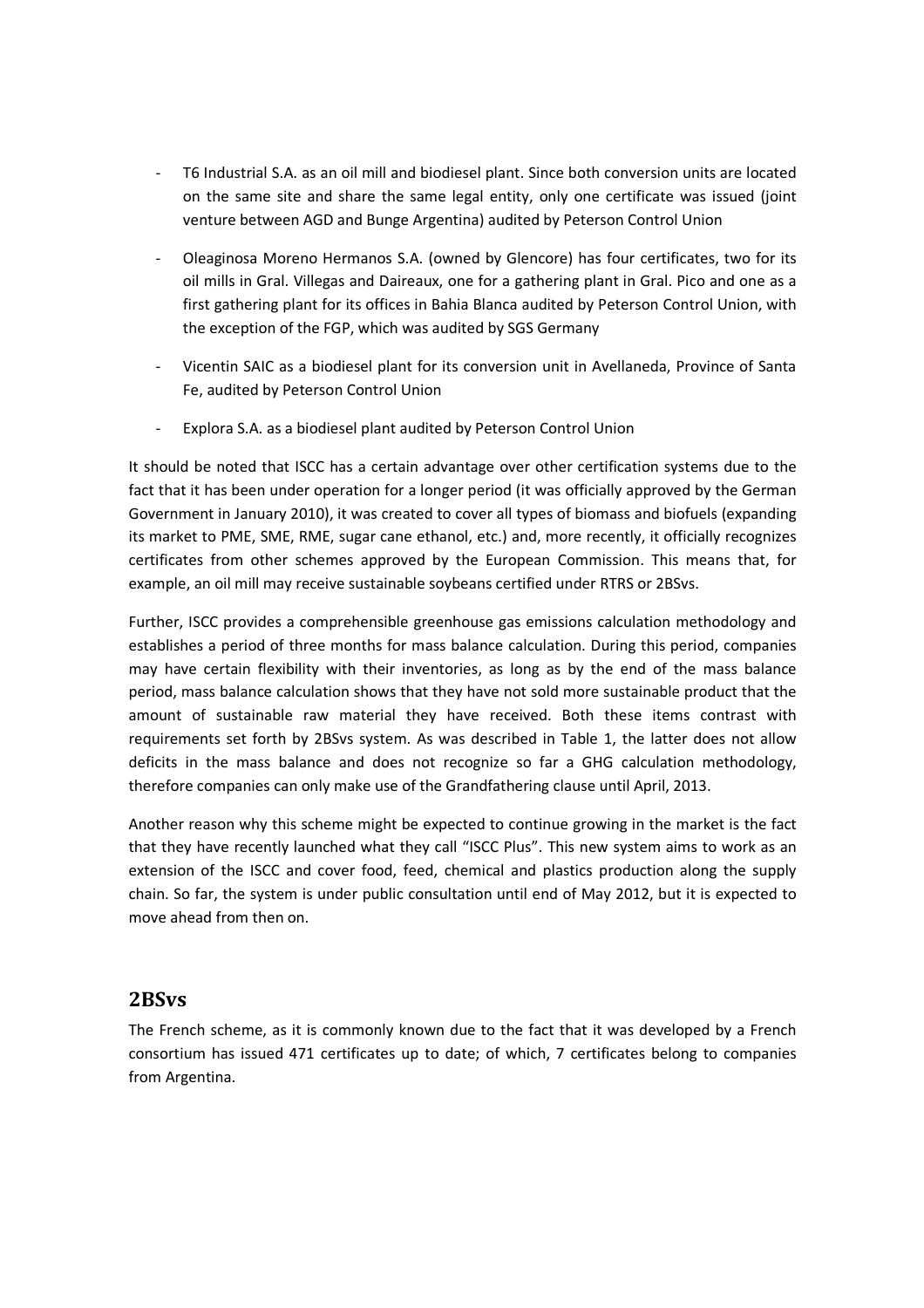As it will be described further on, most companies in Argentina obtain a certificate as a First Gathering Plant. Since this system does not necessarily require farm site audits for the time being, companies can demonstrate compliance with the sustainability requirements through carefully gathered documentation, satellite images, etc. In a way, this issue greatly facilitates the process of obtaining sustainable raw material. As it will be further explained, one of the main challenges for biodiesel producers, and even oil mills, is to obtain certified sustainable raw material.

The scheme classifies certificates in accordance to the specific standard use. Standard 01 (Std 01) is used for the verification of biomass production, while Standard 02 (Std 02) is used for the mass balance system (conversion units, traders, gathering plants outside the FGP).

Companies already certified under 2BSvs are:

- Cargill SACI as Std. 01 and 02, audited by Bureau Veritas Argentina
- Louis Dreyfus Company as Std. 01 and 02, audited by Bureau Veritas Argentina
- Molinos Rio de la Plata as Std. 01, audited by Peterson Control Union
- J.J. Hinrichsen as Std. 01, audited by Peterson Control Union
- Oleaginosa Moreno Hnos. as Std. 01, audited by Peterson Control Union
- Bunge Argentina S.A. as Std. 01, audited by Peterson Control Union
- Aceitera General Deheza S.A. as Std. 01, audited by Peterson Control Union

Once again, it is not possible to determine with this information, the volume of certified soybeans. Any company that obtained a 2BSvs certificate under Std. 01 may keep increasing the number of producers considered sustainable after the audit. The certificate acts as an "umbrella" and the audit consist of demonstration that the procedure outlined to include farmers and to assign them a risk factor is in compliance with the requirements of the scheme. After this has been demonstrated, the FGP may continue to add new farmers to the group, always following the appropriate procedures.

As the description of companies certified under each scheme has shown, several companies decided to show their support to one or more certification systems. Therefore, Diagram 1 below shows how these situations interact among themselves: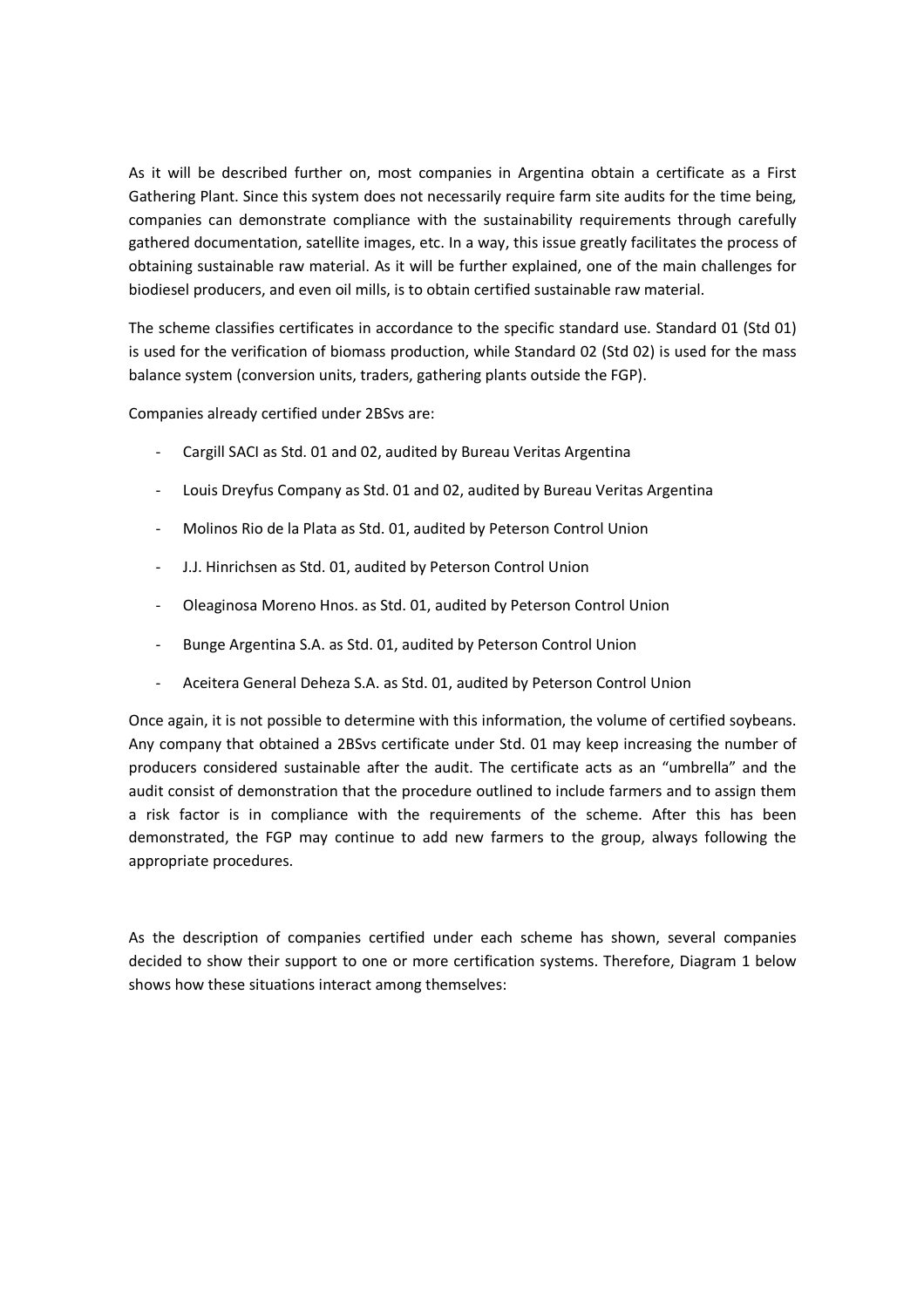**Diagram 1. Certification systems used by each company** 



### **Experiences with Certification**

Now that a general outlined of the status of sustainability certification in Argentina has been presented, a more detailed description of what entails to certify is necessary. However, considering that the schemes have relatively similar requirements and in order to avoid unnecessary repetitions, it is proposed to outline this section taking into account the focus of the audit, instead of the relevant verification scheme.

Hence, experiences can be classified as to whether the focus of the audit is: (i) sustainability (required for farmers); (ii) traceability and mass balance (other elements of the supply chain); or (iii) greenhouse gas emissions calculations (relevant for all elements of the supply chain).

#### **Sustainability Requirements**

It is common ground for all schemes that sustainability certification actually starts at farm level. Without sustainable raw material, there is no sustainable end product; and even though all certification schemes have traceability and GHG calculation requirements, the term "sustainable" is used for agricultural production.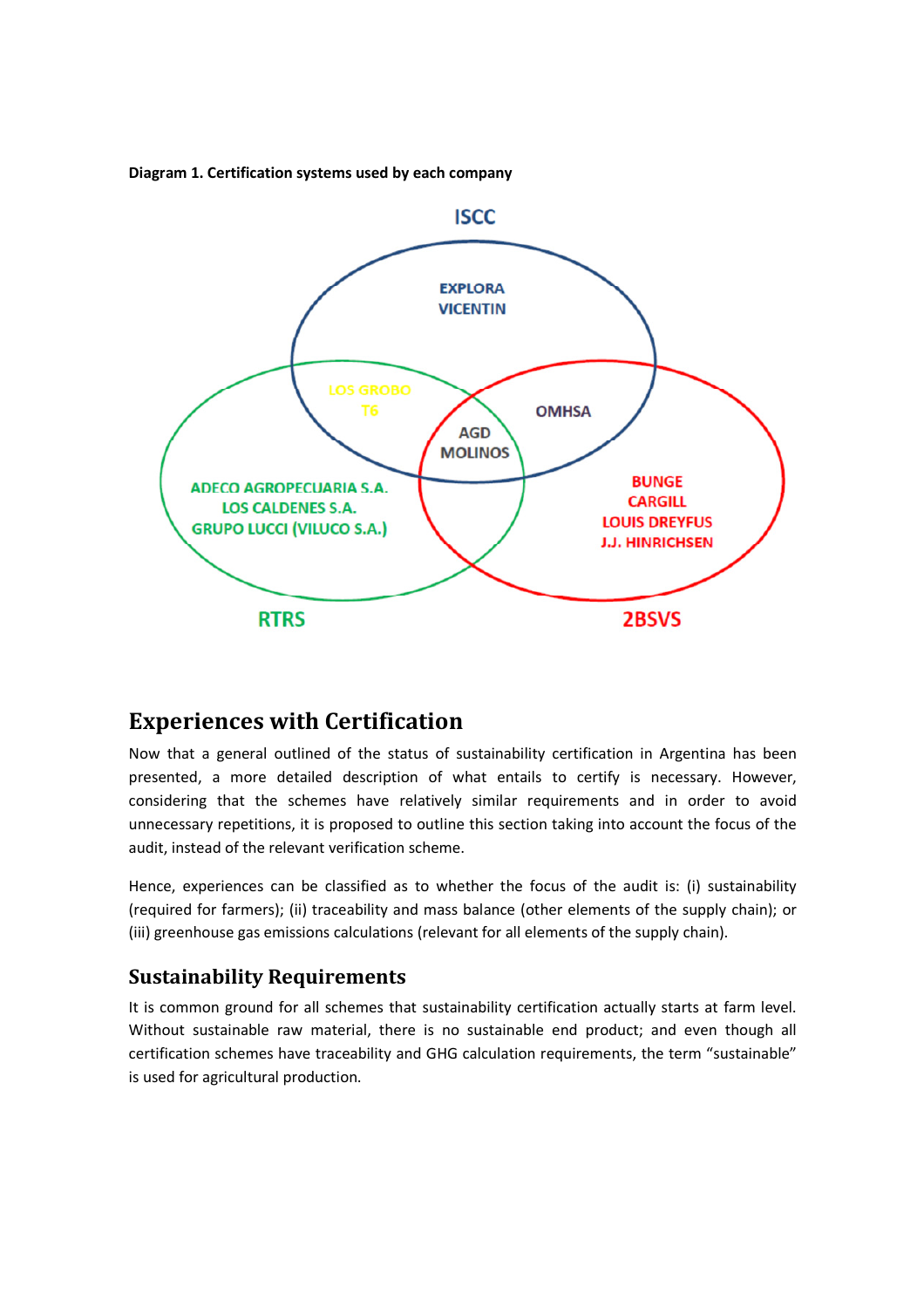The main requirement set forth in the RED and implemented by all schemes is to demonstrate that the land where the biomass is produced was under agricultural use before January  $1<sup>st</sup>$ , 2008 (known as the cut-off date). Land use change from high biodiversity, high conservation value and high carbon stock areas is not allowed.

In theory, this shouldn't be a problem for Argentine producers, as main production area has been under agricultural production for decades. However, general knowledge is not enough. Farmers have to come up with objective proof. Satellite images are a good tool, but not always available nor free of charge. So, if they have to pay for those images, the cost of certification starts to add up.

They can also make use of other tools, like yield maps with gps information, soil analysis, independent official reports, like from the Secretary of Agriculture or Environment. All these options are useful; farmers just have to consider what they have at hand.

So far, this requirement is common to all schemes under use, so all farmers should have to demonstrate compliance. Now, as was seen previously, ISCC and RTRS also include requirements related to good agricultural practices, good management practices, social and labor criteria. With small exceptions, both schemes have very similar criteria. Maybe the biggest difference lies in the fact that for RTRS, all requirements are mandatory by year 5 (there's a Progressive Entry for Producers which allows for increasing partial compliance with each annual audit). ISCC, on the other hand, classifies requirements between "major musts" and "minor musts"; all major musts should be complied with, but compliance with a minimum of 60% of minor musts allows for obtaining a certificate. This means that there may be a number of requirements, considered minor that can be left out of implementation forever, without affecting the possibility of obtaining a certificate.

Nevertheless, difficult issues to be taken into account when aiming for certification of either scheme are mainly the same and can be summarized as follows:

- Information of relevant fields/farms:
	- Geographic location with GPS information
	- **Hectares**
	- Proof that land was under agricultural use before January 2008
	- Identification of natural water courses surrounding or within the fields, natural protected areas
	- Deeds for land or lease contracts
- Employees and contractors:
	- List of employees, tasks and responsibilities
	- Relevant trainings depending on tasks performed (for example, application of agrochemicals)
	- Signed agreements with subcontractors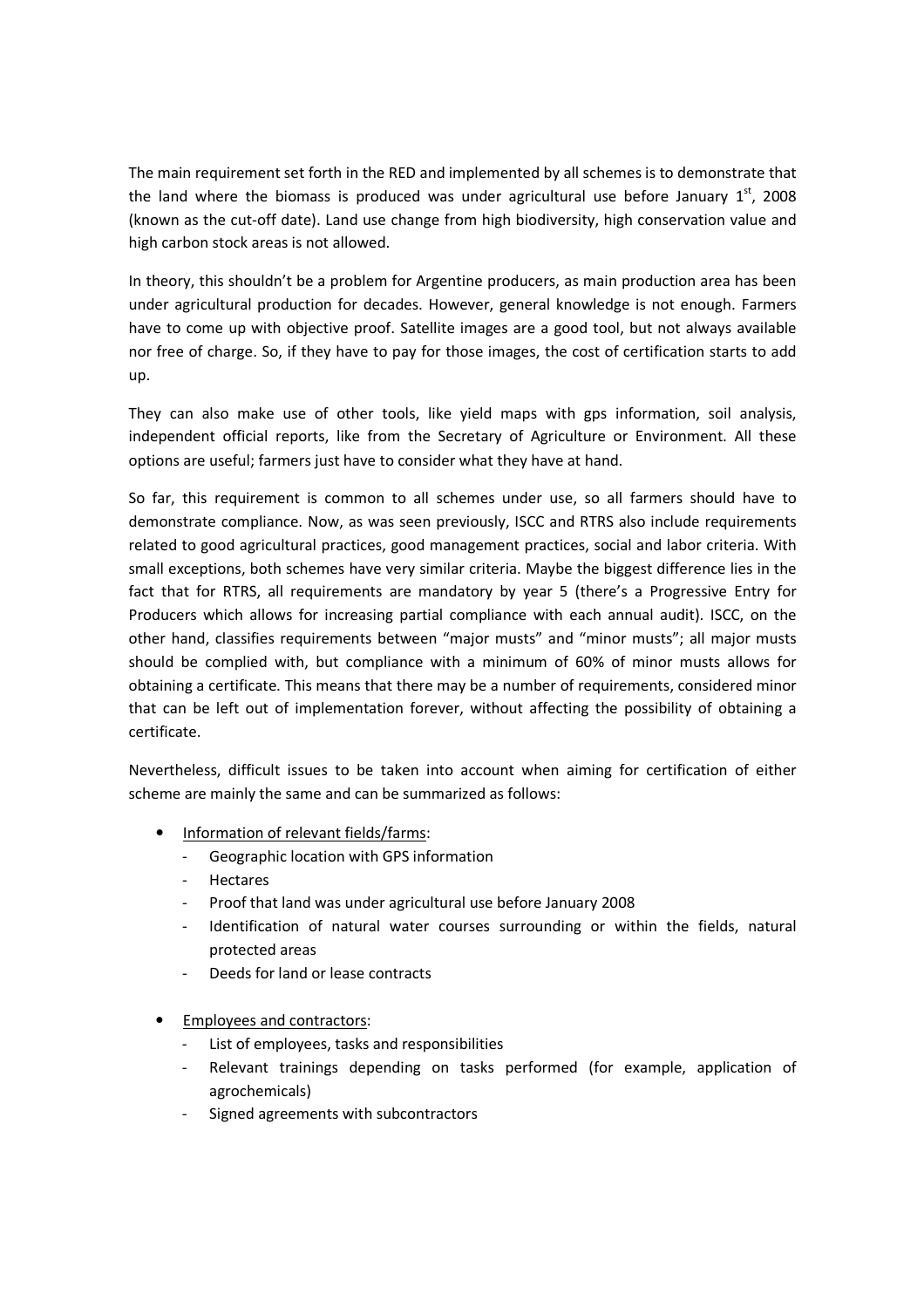- Providing protective clothing and equipment when necessary
- A system that allows reception of claims and comments from employees and community
- Appropriate living conditions for workers living at the farm
- Freedom of association
- Records of working hours
- Crop Systems:
	- Crop rotation, no till farming
	- Record keeping
	- Integrated Pest Management
	- Application of Agrochemicals (records of product use, application equipment, reason, worker in charge, climate conditions)
	- Yields for past 5 years
- Agrochemicals:
	- Storage facility for agrochemicals (both inside and outside farm)
	- Building in compliance with security and health conditions
	- Appropriate signs (identification of products)
	- Procedure in case of accidents or spills, safety conditions
	- Records of product inventory and purchase invoices
	- Different application techniques, protection of nearby communities and natural water courses
	- Maintenance of application equipment
- Empty agrochemical containers (Agrolimpio, triple-rinsing of each empty container before disposal) / Waste and residue management system)
- Soil analysis studies
- Availability of first aid kits near working areas
- Good relations with the community (records of donations, trainings, employee searches, etc.)

A number of these requirements are already included in local laws or even make for good management practices. However, implementation is not always facilitated by authorities; farmers have to make an effort. From experience in implementation, it is not impossible to comply with mentioned sustainability requirements. There are already a number of farmers that can testify that it is possible. But it is true that without any assistance, many small to medium size farmers can be left out from any type of certification.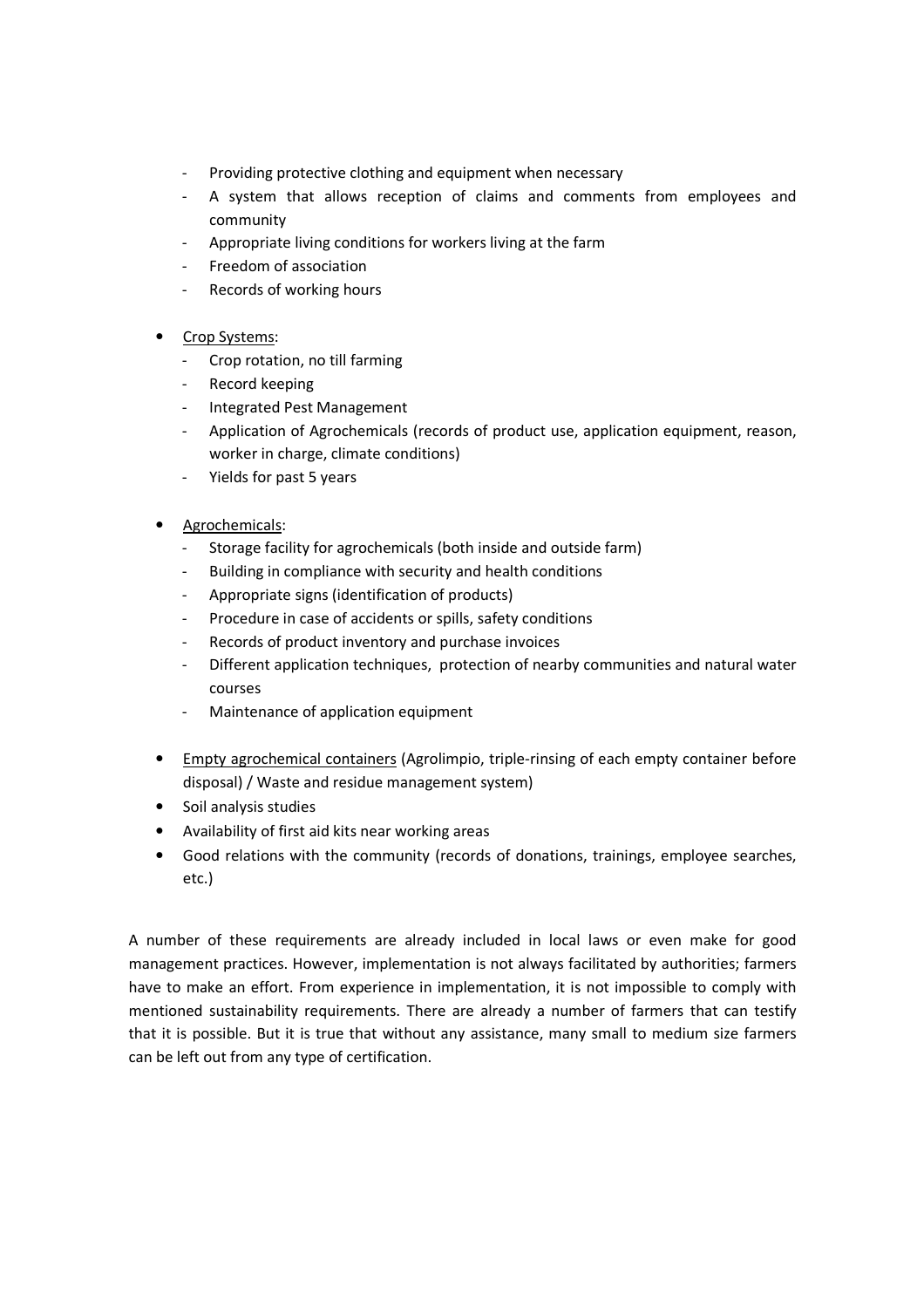The country lacks any proper waste management system for the agricultural sector. Although there are a number of legal initiatives under discussion, it will be a while before any of them are implemented.

Record keeping is also dependent on culture. Practices range from a highly organized, precision farming oriented producer, to farmers that hate computers and keep records in their heads (as good and reliable memory is) to writing them down on scattered pieces of paper.

Another particular situation arises with trainings. A large group of Argentine farmers are educated, participate in different agricultural associations and try to keep up to date with new practices and technology. However, when it comes to having proof of any training they participated in, certificates are scarce. Once again, importance is given to knowledge, but not always to formal records.

All producers should initially embark on an implementation phase before seeking certification. At least, an initial analysis of the level of compliance with sustainability requirements should be performed in order to avoid a bad experience. The audit to obtain a certification is like any other exam, without preparation it is less likely to go without a hitch.

It is possible though, that during the official audit non-conformities are identified by the auditor. In this case, the auditor has to classify them into major or mandatory requirements or minor. Depending on the type, the arising consequences will be different in each case. Minor non conformities (or non-mandatory for Progressive Entry Level in the case of RTRS) can be overlooked until the next audit if all other requirements are in compliance with.

Major or mandatory requirements, on the other hand, have to be complied with before any issuing of a certificate. In this case, the auditor will give the company a period of 40 to 60 days (it can be less time) to comply with the relevant requirement. If during that period the producer does not show proof of improvement, then the certificate cannot be issued, and a new official audit should be performed if the producer is still intent of obtaining a certificate.

It is safe to say here that the only requirement that can never be improved or complied with if it is found as a non-conformity, is land use change. There is nothing a company can do to modify compliance if the land where the farm is located was of high conservation or biodiversity value after January 2008 and it was converted to agricultural land.

All other requirements, which range from lack of proper storage of agrochemical products, missing training records and lack of waste disposal management plan, are possible to improve or comply with, of course as long as there is willingness and, in some cases, funds available.

#### **Traceability and Mass Balance Requirements**

Argentine rules and regulations already establish that any transport of products has to be properly documented. In the case of grains for example, this is tightly regulated by the "Carta de Porte".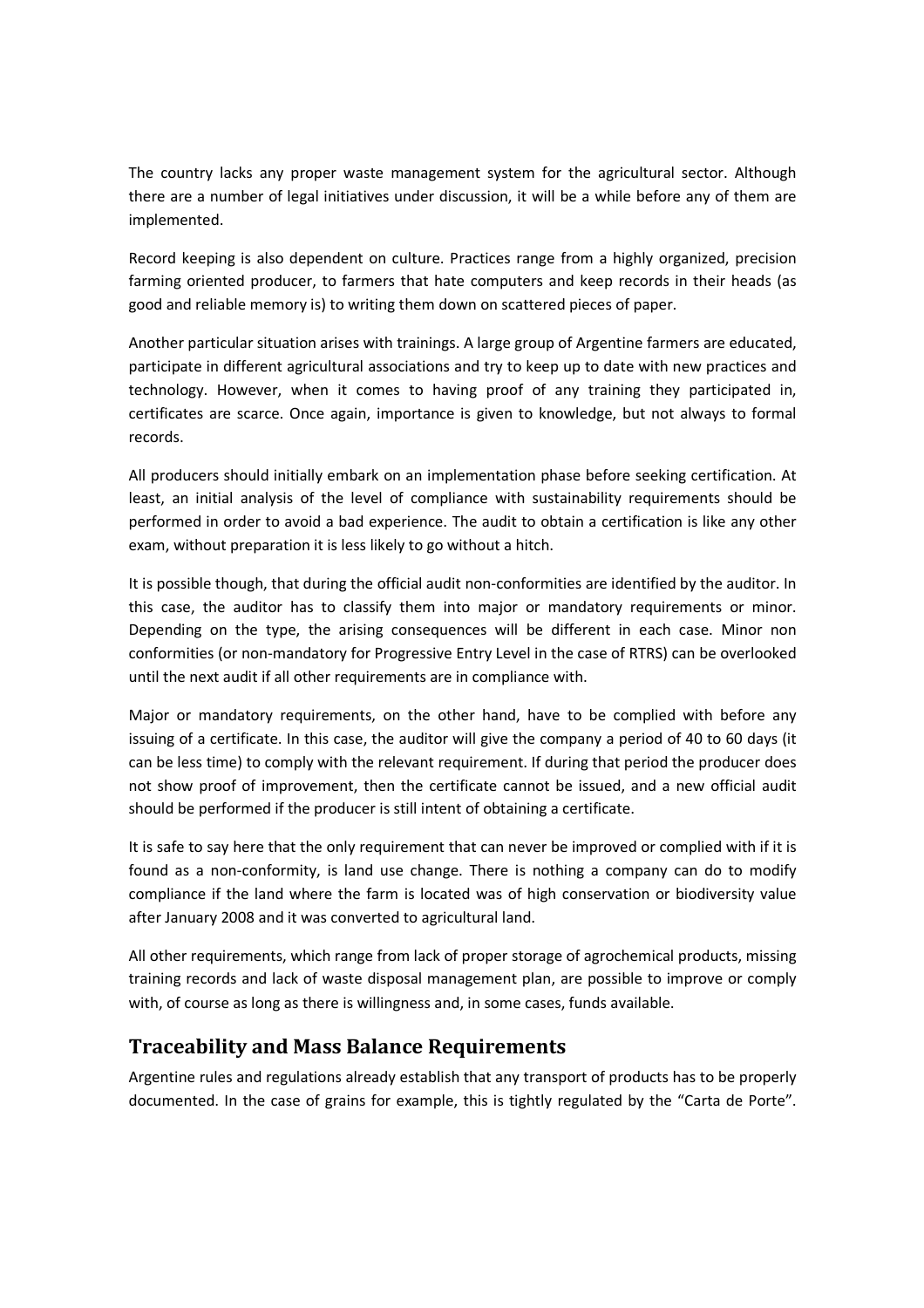This official document acts as a type of bill of lading, providing all information related to what type of product is being transported, the quantity, where is coming from and what the destination is.

Implementation of any sustainability scheme requires that specific information has to be included on said documents or, at least, the issuing of a document that complements the Carta de Porte or "Remito". Said information is related to sustainability characteristics, GHG emissions, relevant certification scheme and identification of "consignment" or sustainable "batch". This means that a company wishing to certify has to train a specific employee able to issue this document. Tasks and responsibilities should be specifically determined, as this declaration of sustainability (once the company was awarded a certificate) is what endorses the sustainable characteristics of the biomass.

In theory, this should not be very difficult to implement, considering any sale or transfer of products is usually planned ahead and organized. The issuing of the Declaration of Sustainability can even be performed by the commercial sector of the company, always using the Carta de Porte or Remito as a reliable document.

The problem arises on the other side of the supply chain: the storage facility or conversion unit that receives the sustainable biomass. In some cases, mostly when biomass is received directly from the farm, the relevant chain element should have a management system in place that allows identification of sustainable product at reception. In practice, this procedure has two possible ways of implementation, both with its own challenges. Options depend on the level of the technological information system and size of the unit. One option is to keep a "manual" reception procedure for sustainable biomass. It is possible the unit has a technological management system in place, but in some cases, programs are very difficult to modify or adapt, or even very expensive (for example, Oracle). This means that any change in the system would take longer than it is convenient; or the cost it entails makes it an obstacle. Therefore, the best option is for the employee handling reception verifying whether the incoming biomass is sustainable or not (sometimes checking through a list of already certified suppliers). If this information is verified, then biomass would be recorded as sustainable on the mass balance. This possibility though sometimes faster and cheaper to implement, requires for relevant personnel to be trained, supported and supervised once the system is running, as possible human errors should be avoided.

Another possibility, whose challenges were already explained, is to standardize the system as much as possible, making it automatic (with previously uploaded data to the system) for the personnel in charge of reception to identify biomass as sustainable or not. This is a more trustworthy system, preventing or minimizing human error, but it usually takes time and also requires some amount of training.

All of these issues are relevant because they affect the mass balance of sustainable and nonsustainable biomass.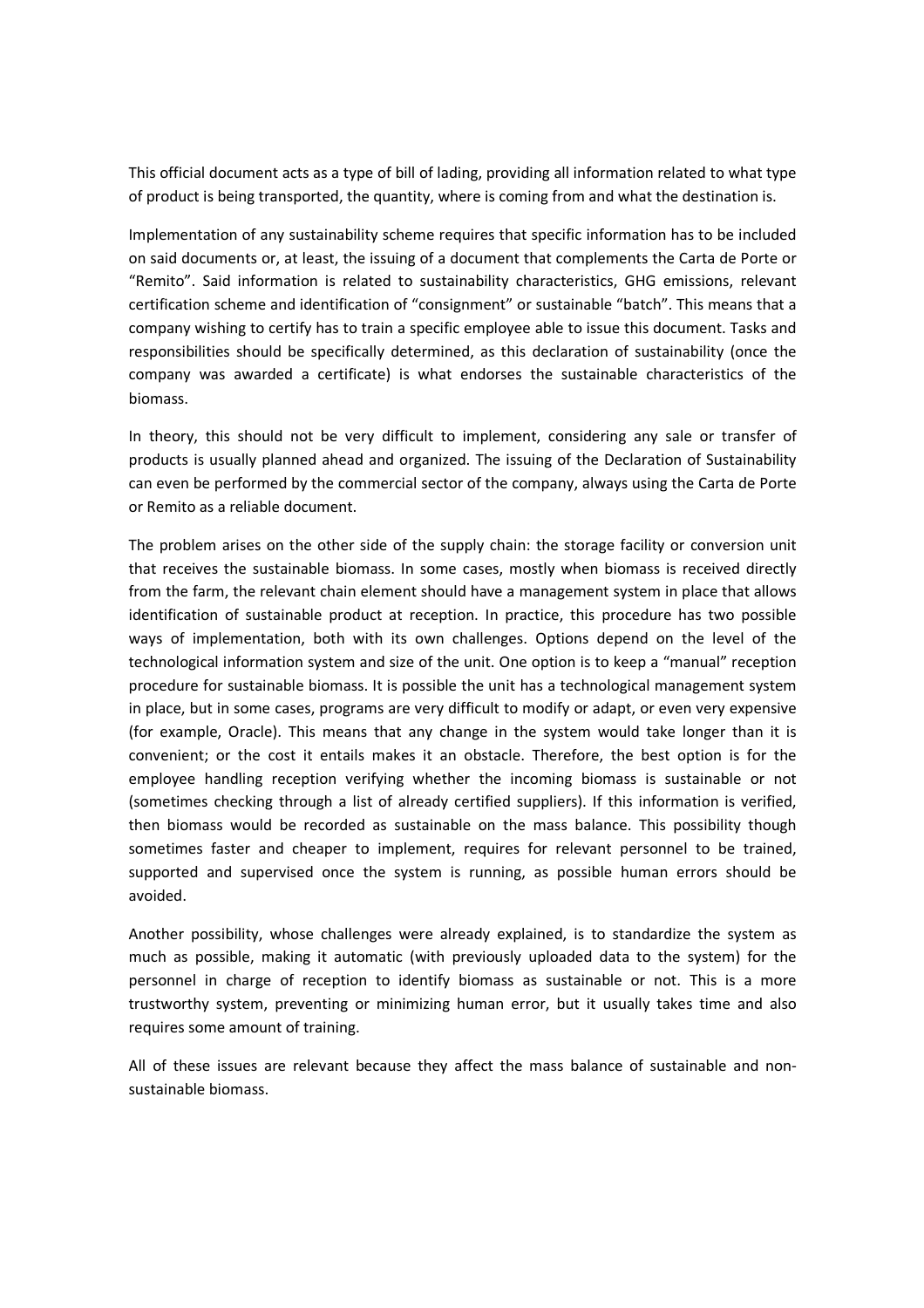The use of mass balance is a great tool to avoid segregation, which would not be feasible for Argentina soy industry due to volumes handled. But it is crucial to preserve its reliability to maintain a critical control point of incoming and outgoing sustainable product.

### **Greenhouse Gas Calculation**

Both ISCC and RTRS provide a methodology to calculate GHG emissions in line with the EU RED. 2BSvs, on the other hand, does not recognize a calculation methodology. This means that companies should either use default values or rely on the exception provided by the Grandfathering Clause, at least until it expires in April 2013.

Default values for soybean biodiesel do not comply with the required 35% GHG savings. This is one of the reasons why, with the exception of a couple of companies, most conversion units preferred to certify a scheme that allows them to demonstrate GHG savings of their product. In practice, they all use a combination of default value and individually calculated value, as all of them use discriminated default value for soy cultivation. Even though it is a higher value than studies performed by INTA have shown, it allows them to greatly simplify calculation methodology and related mass balance records.

The rest of the chain would either use discriminated default value for transport and distribution or make necessary calculations for this item. As mentioned, it has been common ground for all to calculate relevant emissions from different conversion steps (first soybean into soy oil and then the latter into biodiesel).

This "technique" allowed companies to demonstrate compliance with required GHG savings. Practice makes perfect and in occasions they shared information, mainly related to emission factors and their sources. Besides, since most conversion units have a laboratory or people with chemical experience, personnel can be easily trained on the specific calculation methodology.

This shared experience made GHG calculation easier. However, not all companies have exactly the same production process, so all particularities should be taken into account. For example, not all companies refine glycerin and only those with refining process are allowed to allocate emissions to glycerin. Therefore, the auditor verifying the scheme should have knowledge of GHG calculation methodology and of production process (volumes, inputs, etc.) to better assess compliance or not with the requirements.

In case a non- conformity is found with this issue, it should be easily identified by the auditor and easily corrected by the company. Once corrections are made, this should not be a reason for denying the certificate.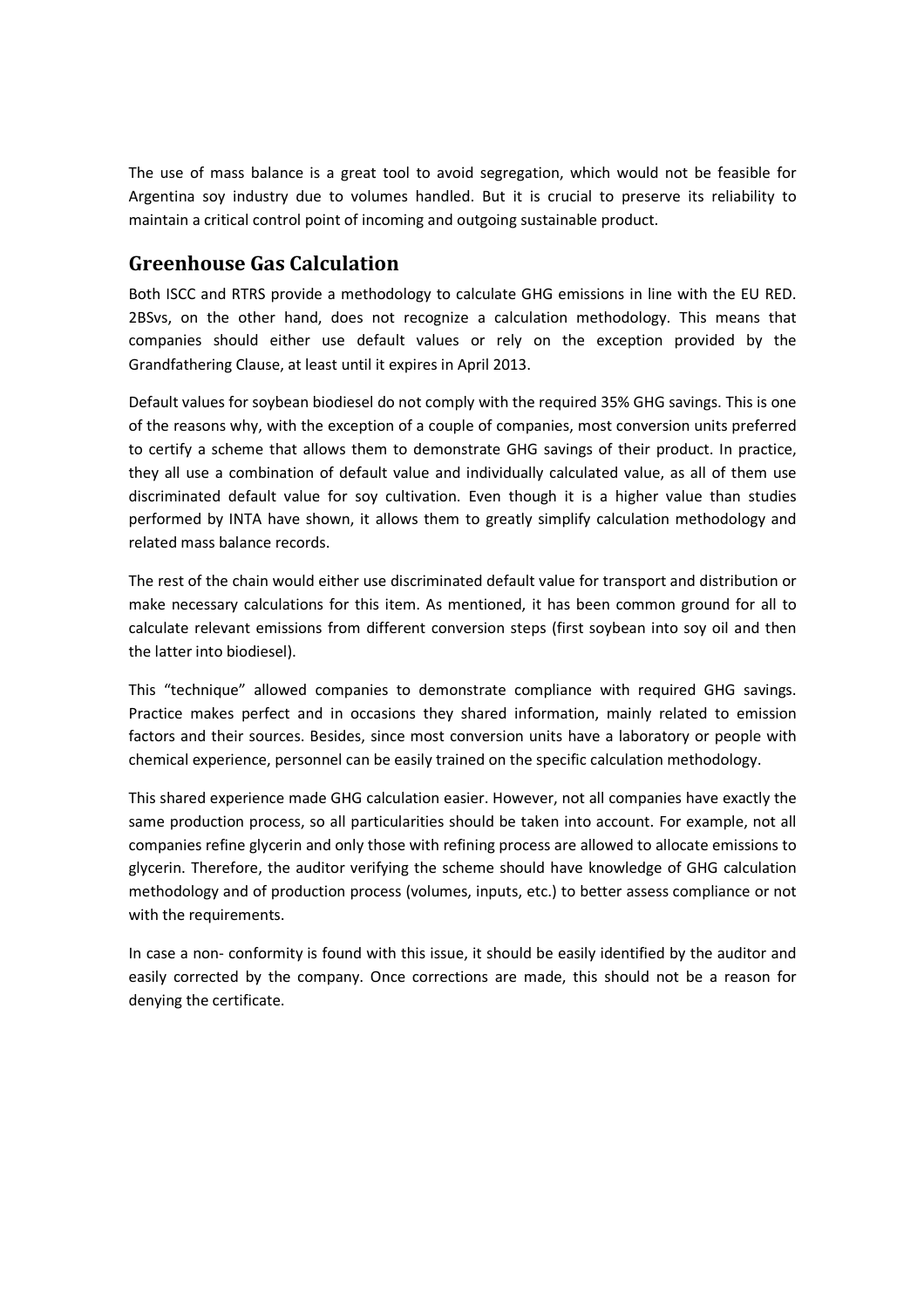## **Costs and Premiums**

Other factors to consider when a company decides to certify the sustainability of its production are the costs related to implementation and certification and the possible premiums it can receive later on for its certified product.

When analyzing costs, it is possible to classify them according to two different aspects: (1) implementation costs; and (2) certification costs. The former, as was already described in this report, will depend on the type of element in the supply chain seeking certification and the verification scheme of choice. Requirements for agricultural production differ from those related to conversion units; and more so, when comparing 2BSvs with RTRS or ISCC.

For example, an agricultural producer wishing to certify RTRS or ISCC, will have to make sure that he or she complies with requirements regarding storage of agricultural products, protective clothing, management of residues and empty containers of agrochemicals, to name a few. Some of these requirements may even involve infrastructural improvements or hiring experts to provide adequate trainings. However, the amount of work to be done and costs involved with implementation will always depend on the level of initial compliance. Not all farmers have the same practices, it is not standardized. Therefore, they will need to have a pre-audit to establish the level of compliance before any kind of implementation. This way, they can detect nonconformities and develop a plan for compliance. The pre audit can be carried out by internal personnel (if they are trained to do so), a Certification Body (in this case, they can only provide a diagnosis, not the implementation plan), or an independent consultant. In either case, this issue can also be accounted for as costs related to implementation.

A conversion unit, on the other hand, may not have the same extensive requirements as a farmer, but it has to deal with training of personnel, possible modification or improvement of internal management systems and GHG calculation. A pre audit or possible consultancy is also recommended, but in theory it would not need to contemplate changes in infrastructure or buildings. Costs related to implementation of verification schemes for a conversion unit should be lower than a farmer implementing ISCC or RTRS.

Another imponderable factor is time. How much time does it take to implement a certification scheme? It will always depend on the company. The resources, interest, work methodology, size. These are all factors to take into account.

As for certification costs, these are easier to determine. A certification can have two different certification costs. One is related to the audit per se; while the other depends on the selected scheme. Certification bodies all manage market values; the audit cost depends on number of working days related to the audit. These involve the audit itself and extra days related to travel and preparation of audit reports. Since all schemes currently have more than one recognized certification body, a company can choose the one that offers a better proposal. Verification schemes, on the other hand, may have registration costs or certification costs. These depend on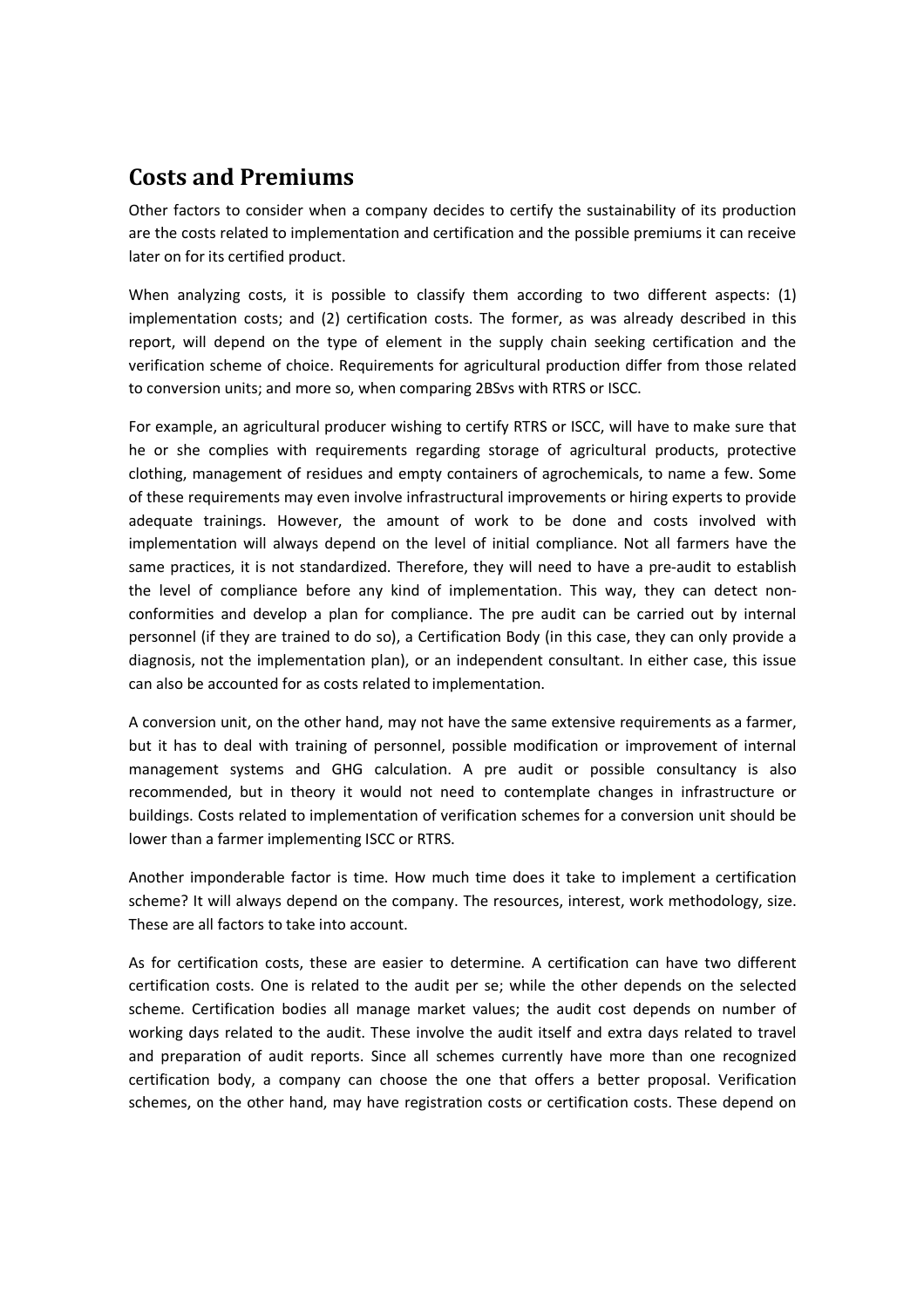the size or type of unit of the company wishing to certificate and are described on Table 1 on page 4.

On the other hand, a company willing to certify may consider what type of premiums or benefits it can receive from said certification. Besides corporate responsibility or even pride of being able to demonstrate in an independent and official way that it complies with sustainable requirements, the question always falls on how much money the market will be willing to pay for said certified product. So far, there are different points of view on this issue.

As far as the EU RED is concerned, companies that need to comply with biofuels quota in Europe or sell biofuels to companies that need to comply with the quota mandate, are buyers of sustainable biodiesel. This includes Shell, Gunvor, EDF Man, to name a few.

During 2011, when the EU RED was not being enforced yet and the amount of sustainable biodiesel was relatively low, certain batches of sustainable biodiesel were sold to the European Union at a premium over market price for "normal" biodiesel. Throughout 2011 and 2012 so far, this premium varied from USD 100 to USD 30. Will this tendency keep on for the rest of 2012? What will happen when the EU RED becomes mandatory in all Member Countries? These are issues that still need to be answered.

However, biodiesel is not the only product that can be sold as sustainable. Although there is no law requirement, the market has shown some interest on sustainable soy meal or even sustainable soybeans. Buyers from The Netherlands have mainly encouraged RTRS certification. Now that ISCC has created ISCC Plus (which covers soy meal for example) maybe this will change and there will be a larger offer of sustainable products. In this case, will the market pay for a premium? That is still to be determined.

## **Challenges and Benefits from Sustainability Certification**

From experience acquired with implementation of all of the certification schemes at play in Argentina, it can be concluded that the task of obtaining a sustainability certificate brings along a number of challenges and benefits for the company involved.

As it will be described in the following paragraphs, situations vary according to the element of the supply chain aiming to obtain a certificate and the requirements they are obliged to comply.

Considering the initial stages of this process, challenges tend to be more numerous than foreseeable benefits at this point. But there is confidence that in like any other process, things will begin to ease up while experience is gained.

#### **Challenges:**

As explained before, depends which element of the supply chain is aiming at obtaining a certificate, the challenges it will have to face up: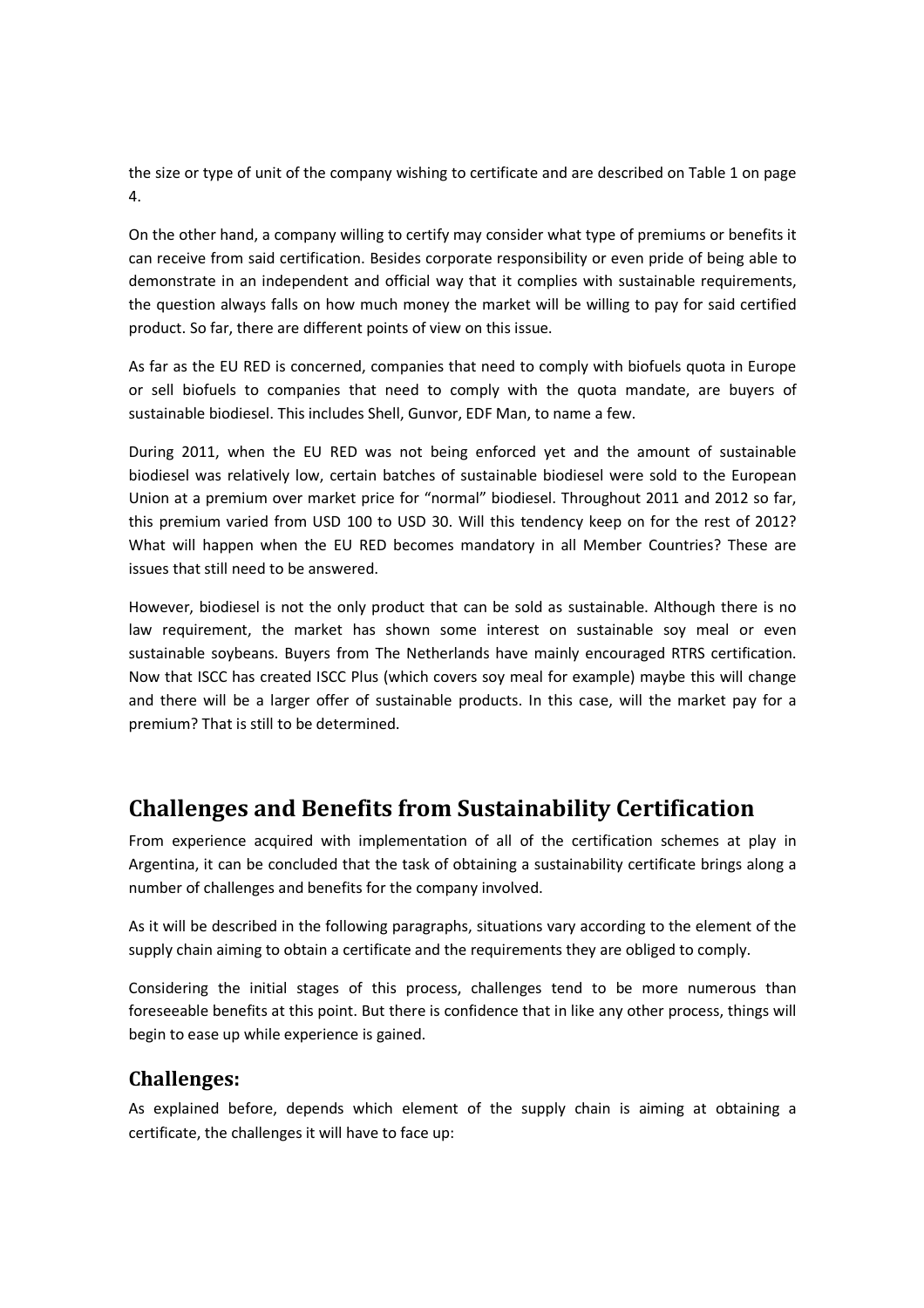- Due to the way biodiesel industry is designed in Argentina, the main challenge for a biodiesel producer or even an oil mill is to obtain willing and able farmers to certify their soybean production. Farmers tend to sell their soy to the best buyer, the one that offers the best price and asks for less in exchange. They have no connection to the production of biodiesel, being this a business for big companies. Therefore, the first step is to convince farmers about benefits of sustainability certification
- For any company wishing to certify, it will have to start the implementation process. Each scheme has its own specific requirements, so the challenge is to be well informed or have a trained and experience consultant to help them with implementation. Most concepts are new and innovative, so this step is the secret to a successful audit
- Not all schemes have all documents available in Spanish. Considering that those documents have to be used by people who don't always speak English, this represents a challenge. Companies have to either send out the documents for a professional translation or attempt to have them interpreted in-house.
- Human Resources. As strange as it sounds, one of the main challenges for a company looking to certify is finding the right person (or people) to handle and manage the requirements of the scheme. Since the subject is relatively new, there are not many people specialized on relevant issues, employees with other tasks end up being trained from zero and having to divide their time between previously assigned tasks and new issues related to sustainability certification
- More specifically, in the case of conversion units and storage plants, personnel working at reception of production have to be especially trained to identify when a delivery comes in as sustainable. In some cases, this process can be improved with technology, but it depends on the size of the company. Smaller more inefficient units might be left out or having to work double for the same process.
- Specifically in the case of farmers, main challenges with implementation revolve around use, storage and application of agrochemicals, lack of record keeping in some cases (for example, weather conditions while application of agrochemicals, maintenance of application elements/machinery); management and disposal of waste and residues at farm level (including empty containers); training of personnel; lack of signs in the farm.
- GHG calculation presents its own challenges, as calculation methodology is not always clear, people performing the calculation have to be trained for that purpose, always following the EU RED methodology; in some cases there is lack of reliable data bases for emission factors
- The experience and knowledge of the auditor is always relevant to the certification process. Training process varies between schemes and even if the training course is appropriate, there is always a personal criteria factor involved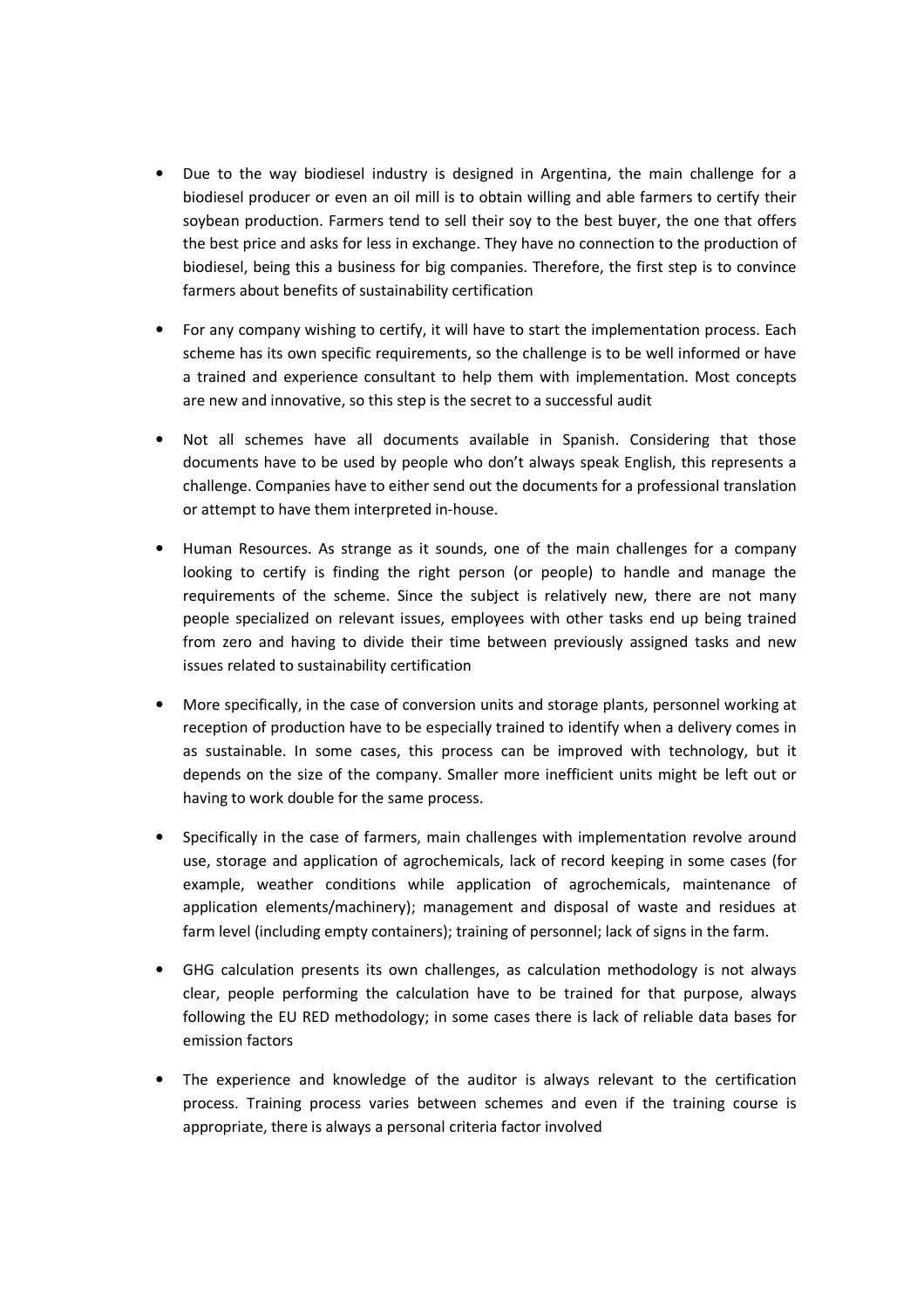Despite the long list of challenges, there is no doubt that they will start to decrease as time goes by and more experience is acquired.

#### **Benefits**

Not everything is so hard or insurmountable when speaking of sustainability certification. Actually, there are a number of benefits in obtaining a certificate:

- Argentina as a country is starting to consider concepts related to sustainability and sustainable production. Considering the industry has still a space to grow, it is a good thing that these issues arise when there is still time to improve with less effort
- Due to the fact that producers will have to buy their raw material from other certified producers, there will be an increasing trend to stabilize the supply chain and bringing longer standing relationships between sellers and buyers.
- Sustainability requirements included on each scheme help improve a company's management system, as record keeping is emphasized on as well as training of relevant personnel. It brings security to the processes.
- As long as the default value for soybean biodiesel set forth in the EU RED does not comply with the required savings of 35%, companies have been forced to calculate their own greenhouse emissions related to their production processes. This help show that Argentina's soybean biodiesel has even better savings than expected. Most certified companies, have GHG savings of between 40-55% when compared with fossil fuel. Even when using default value discriminated for soybean cultivation.
- Possibility to maintain the European Union as a main market for Argentine biodiesel
- Valorization and further development of Argentina's agro-industrial sector by demonstrating its sustainability through internationally recognized certification schemes.
- Last but not least, the possibility of obtaining a premium over market price for certified product. Although this subject is always a bit controversial, it is true that the market has been offering a premium. However, following free market rules, it is likely to disappear as more sustainable product is being offered.

## **Conclusion**

Considering that in 2010 there were no companies certified as sustainable in Argentina and that in the last 16 months a total of almost 30 certificates have been issued, with more to come; it can be stated that sustainability certification is rapidly increasing and has a good future.